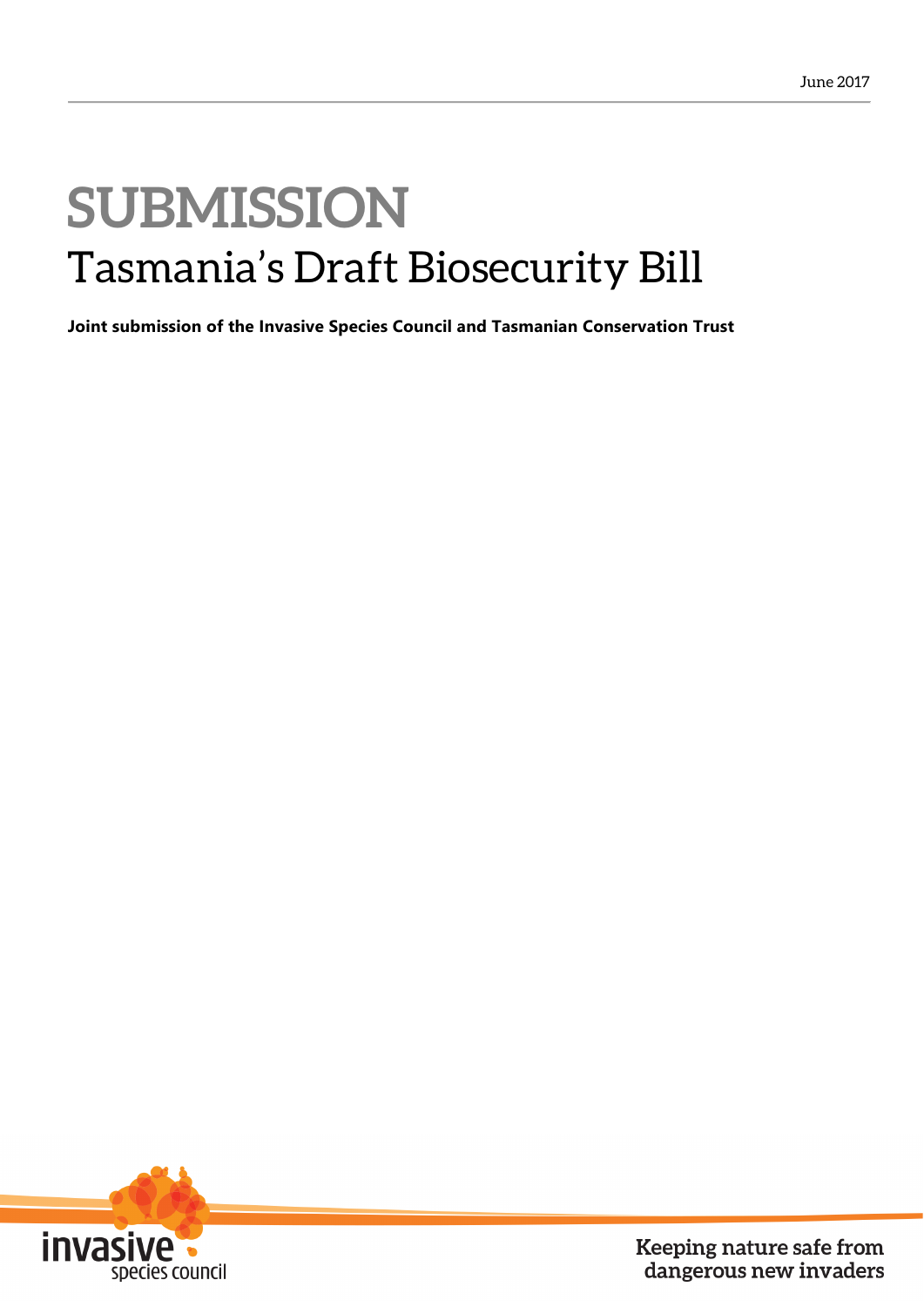### Tasmania's Draft Biosecurity Bill

Joint submission of the Invasive Species Council and Tasmanian Conservation Trust

#### **Publication details**

Invasive Species Council and Tasmanian Conservation Trust (2017) Submission on Tasmania's Draft Biosecurity Bill, June.

#### **About the Invasive Species Council**

The Invasive Species Council was formed in 2002 to advocate for stronger laws, policies and programs to keep Australian biodiversity safe from weeds, feral animals, exotic pathogens and other invaders. We are a not-for-profit charitable organisation with over 2000 supporters. Our work is funded almost entirely by donations from supporters and philanthropic organisations.

#### **Intellectual property rights**

© Invasive Species Council 2017. Unless otherwise noted, copyright and any other intellectual property rights in this publication are owned by the Invasive Species Council.



All material in this publication is licensed under a Creative Commons Attribution-NonCommercial-ShareAlike 4.0 International License except for content supplied by third parties and logos. Creative Commons Attribution 4.0 International Licence is a standard form licence agreement that allows you to copy, redistribute, remix, transmit and adapt this publication provided you attribute the work, you do not use it commercially and you distribute your contribution under this creative commons licence. The licence terms are available from https://creativecommons.org/licenses/by-nc-sa/4.0/.

#### **Inquiries**

Invasive Species Council Address: PO Box 166, Fairfield VIC 3078 - Australia

**Web:** invasives.org.au | **Email:** contact@invasives.org.au | **Phone:** 0438 588 040 | **ABN:** 27 101 522 829 **Contact:** Andrew Cox, CEO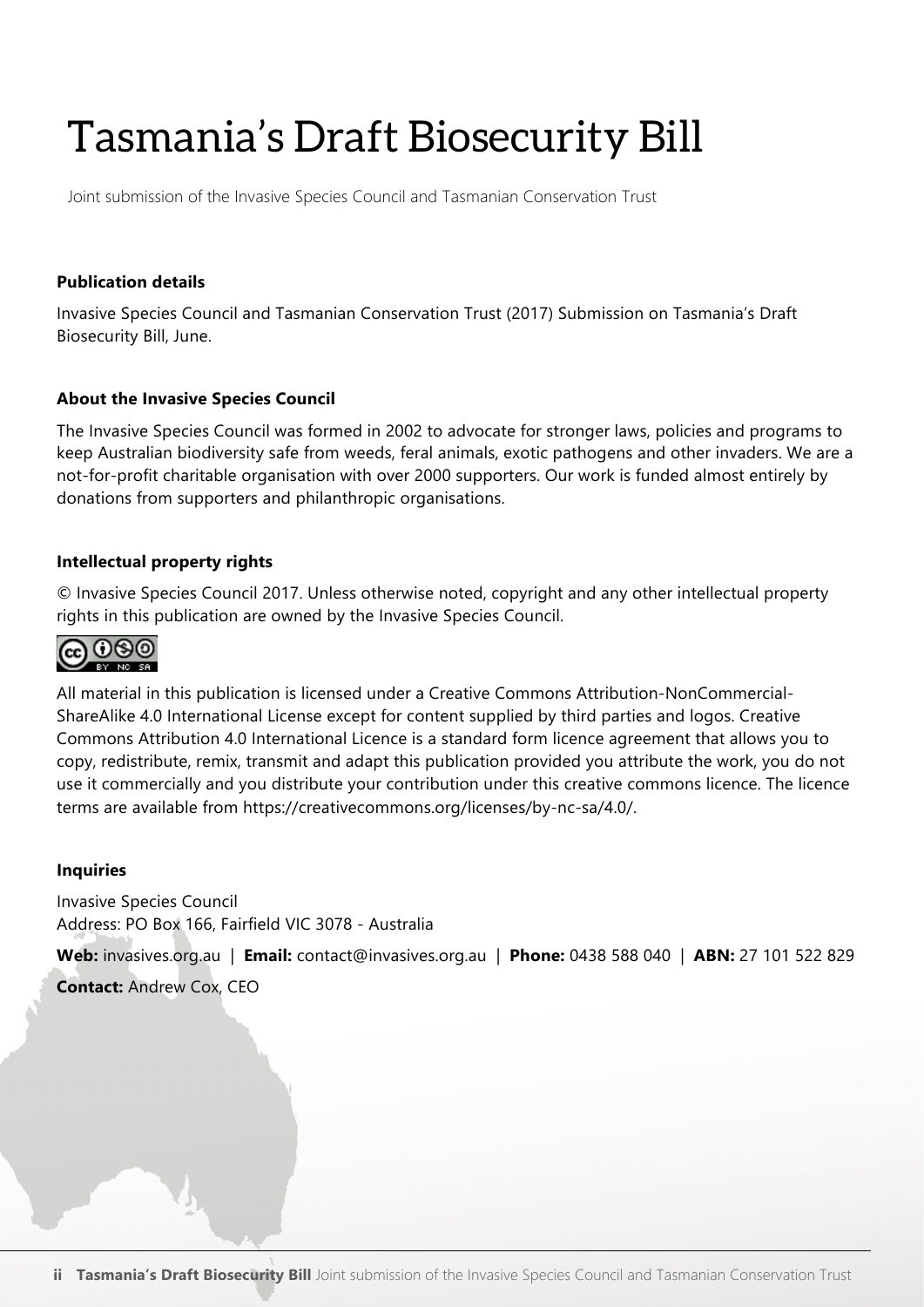### **Introduction**

The Invasive Species Council (ISC) and Tasmanian Conservation Trust welcome the Biosecurity Legislation Review and the opportunity to make this submission. The Tasmanian Conservation Trust is the longest continuing non-government conservation organisation in Tasmania. The ISC is a national community-based organisation that seeks to reduce the environmental impact from invasive pests, weeds, diseases and other invaders.

To this end our joint submission aims to help align the draft bill with our understanding of the legislation required to deliver best practice environmental biosecurity.

## **Summary of recommendations**

#### **Recommendation 1**

Rephrase S. 3(b)(ii) along the following lines to achieve greater clarity in the bills purpose and direction vis-a-vis environmental biosecurity: *To prevent the importation or incursion of new environmentally invasive species, and to reduce to a minimum the impact of invasive species and biosecurity matters on biodiversity, the environment and ecosystem function.* 

#### **Recommendation 2**

Include as an object of the bill: *To educate and engage people about their general biosecurity duty and ways of fulfilling it.*

#### **Recommendation 3**

Include in the bill a requirement that science-based, precautionary risk-assessments be conducted and published on all taxa proposed for importation into Tasmania, and on all taxa already in Tasmania thought to be invasive, through a process involving independent expertise, peer review and public consultation. Require that decisions made contrary to risk assessments must be publically reported along with the reasons for those decisions.

#### **Recommendation 4**

Specify in the bill that it gives effect to the UN Convention on Biological Diversity.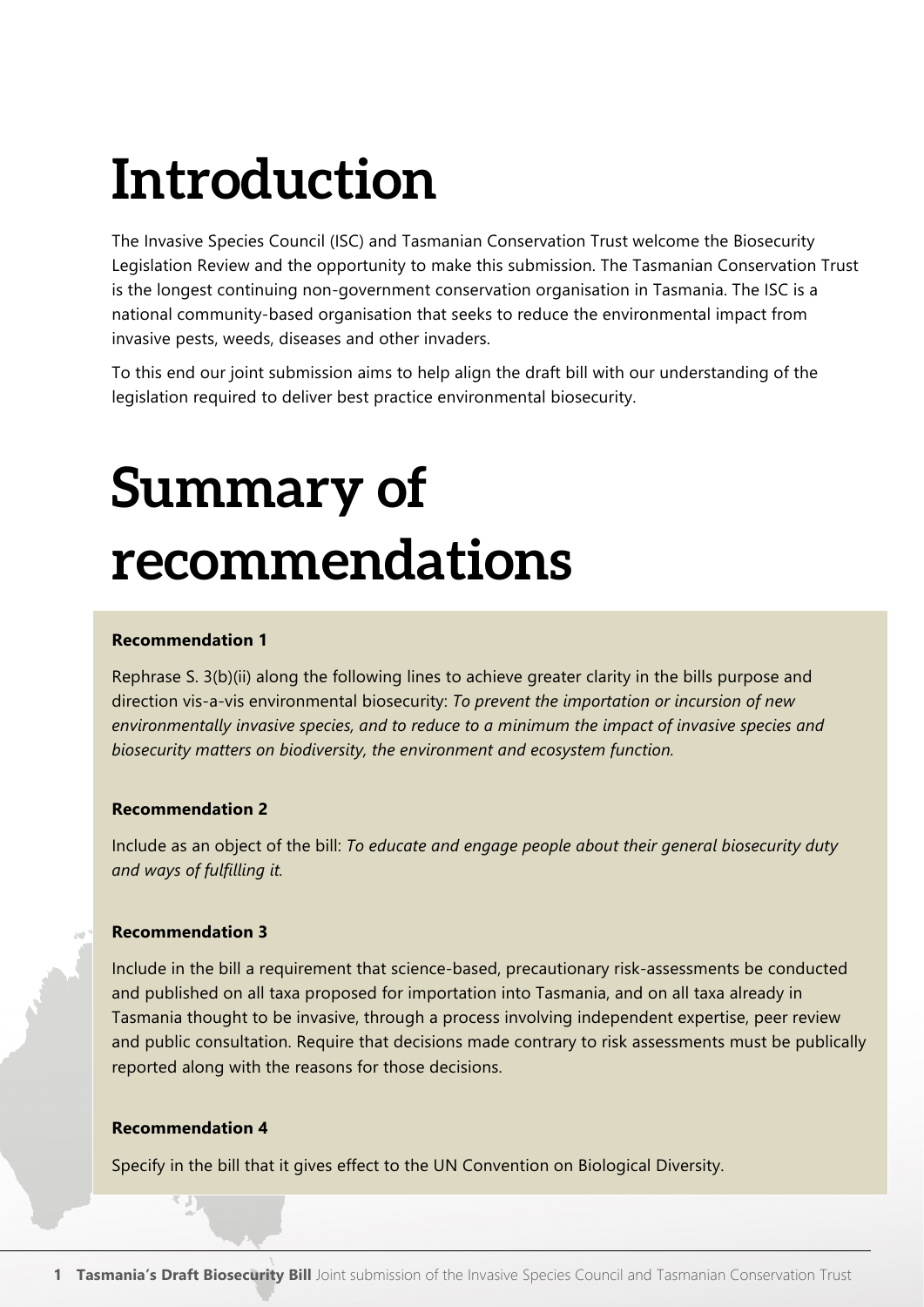Include in the bill a requirement for the production and periodic review of a biosecurity strategy for Tasmania, making specific provision for drawing on adequate environmental input and public consultation in the strategy's production and review.

#### **Recommendation 6**

Include in the bill a new "principles" section between the current sections 3 and 4, specifying the precautionary principle, the prevention principle, and other relevant principles to be taken account of by those administering the act.

#### **Recommendation 7**

Include the achievement of "ecological sustainability" as an object of the bill, providing a definition of the term in the interpretations section, and including in the functions section a requirement that those performing functions under the act must have regard to ecological sustainability. Give consideration to removing the awkward cross-reference to the RMPA Act from s.4.

#### **Recommendation 8**

Make provision for the State to be liable for an offence under the act, consistent with providing an authentic general biosecurity duty as an expression of shared responsibility.

#### **Recommendation 9**

Revise the definition of "environment" in the bill to properly reflect modern understandings of biodiversity, ecology, ecosystem function and resilience, and to help clarify the bill's objects relating to environmental biosecurity.

#### **Recommendation 10**

Re-word s.9(1)(d) to read: "all risk analyses, and a list of risk analyses in progress, a list of known incursions and details of incursion responses, pathway analyses, agendas and minutes of the Biosecurity Advisory Committee and its sub-committees, and any explanatory or supporting information and material that the Secretary considers appropriate"

#### **Recommendation 11**

Provide in the bill for mandatory periodic "State of Biosecurity" reports, prepared by the Biosecurity Advisory Committee, to be published.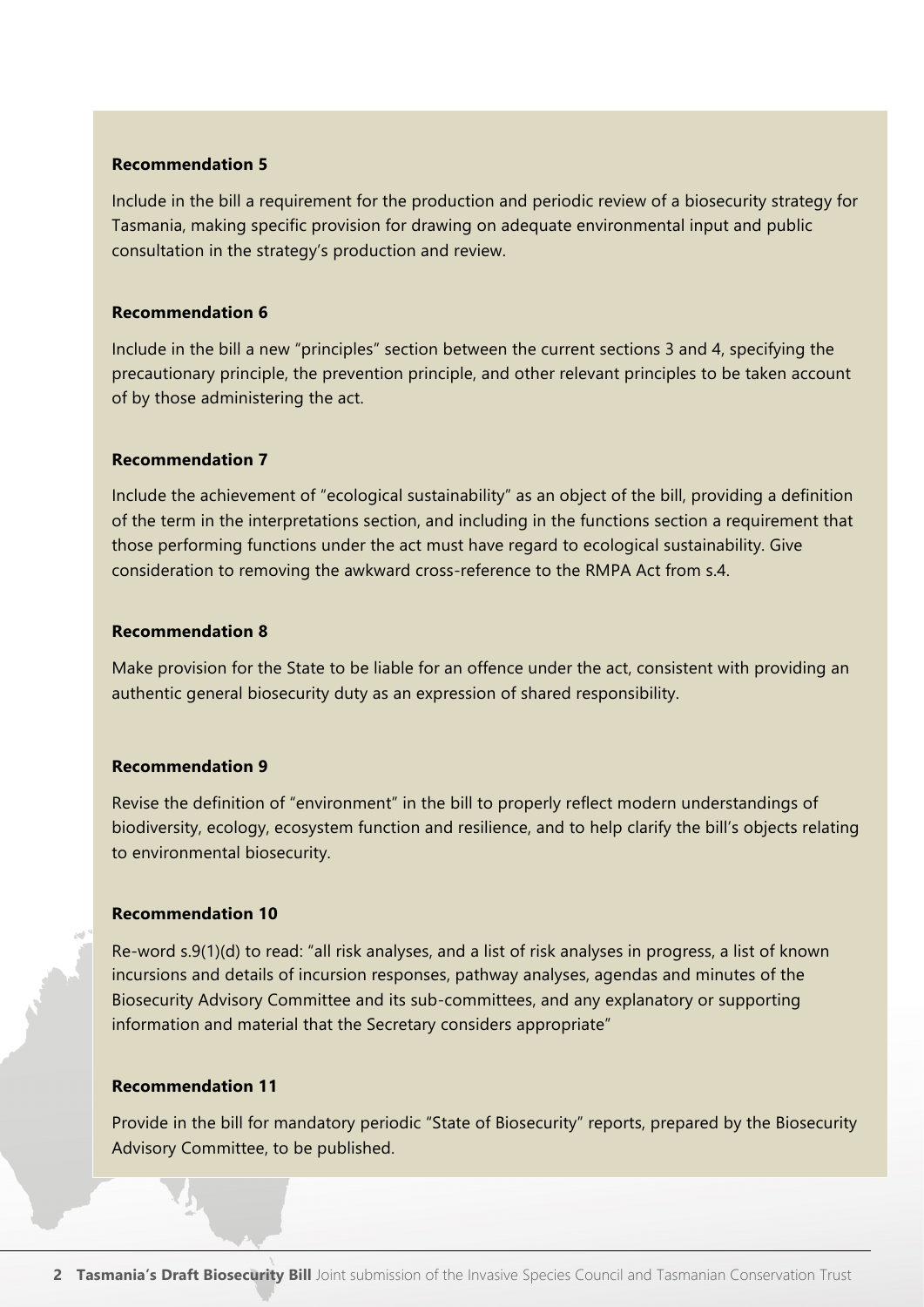Review the definition of invasive pest to ensure that innately invasive non-indigenous species can be defined as invasive and that indigenous species must be shown to be demonstrating invasive characteristics prior to being considered invasive.

#### **Recommendation 13**

Require in the bill that when making listing and other relevant decision under the act, The Minister and Secretary must a) always act consistent with Australia's ALOP of maintaining at worst a very low level of risk and b) where biosecurity risks *to Tasmania's natural environment* exist only permit those biosecurity matters that pose risks of an extremely low level (approaching zero risk), and c) make such decisions only following the completion of a risk assessment

#### **Recommendation 14**

Provide, in regulations, guidelines and information, for greater definition and guidance of measures that may be considered reasonable and practicable in fulfilling one's general biosecurity duty.

#### **Recommendation 15**

Broaden the wording of s.69 (1) to read "a person must not cause a significant biosecurity *emergency, event* or impact".

#### **Recommendation 16**

Add a section 71 (1) (d) that reads: "any person who it is reasonable to expect should know of the occurrence or likely occurrence of a biosecurity event", or similar, broad wording.

#### **Recommendation 17**

Add, as grounds for cancellation or suspension of biosecurity registration or of a permit, "that an unacceptable biosecurity risk has arisen under the [registration or permit]".

#### **Recommendation 18**

Insert the word "contain" in s.(2) (b).

#### **Recommendation 19**

Require that the environment sub-committee of the Biosecurity Advisory Committee be consulted where programs address, or pose, a risk to the natural environment.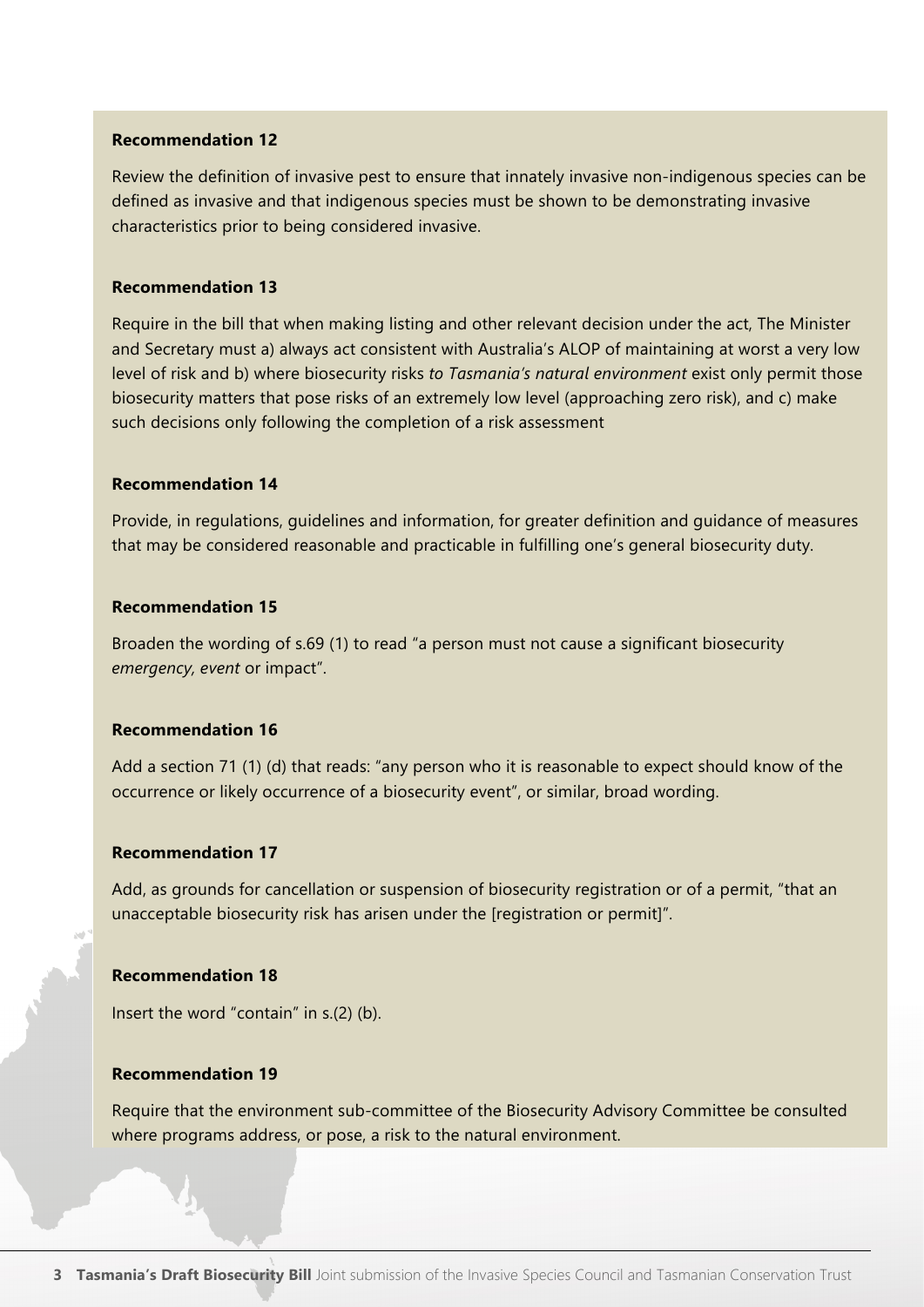Make explicit provision in the bill for third parties acting in the public interest to appeal decisions, both on the merits of the decisions and on the legality of the decision-making processes.

#### **Recommendation 21**

Replace the word "may in s. 265(1) with the word "will.

#### **Recommendation 22**

Specify the expertise and experience required to be included on the Biosecurity Advisory Committee and its sub-committees, including inclusion of environmental biosecurity expertise and experience.

#### **Recommendation 23**

Require the Biosecurity Advisory Committee to establish and expertise-based environment subcommittee with specific expertise and experience in environmental biosecurity, and a community advisory sub-committee.

#### **Recommendation 24**

Define a specified process for decision-making about granting of exemptions under the act, that ensures transparency, accountability, adherence to the risk and evidence-basis of the bill, and requires that the BAC is consulted prior to the granting of any exemption

#### **Recommendation 25**

Require that, where environmental biosecurity is at issue, the Minister consult the Minister for Environment in making decisions under the act.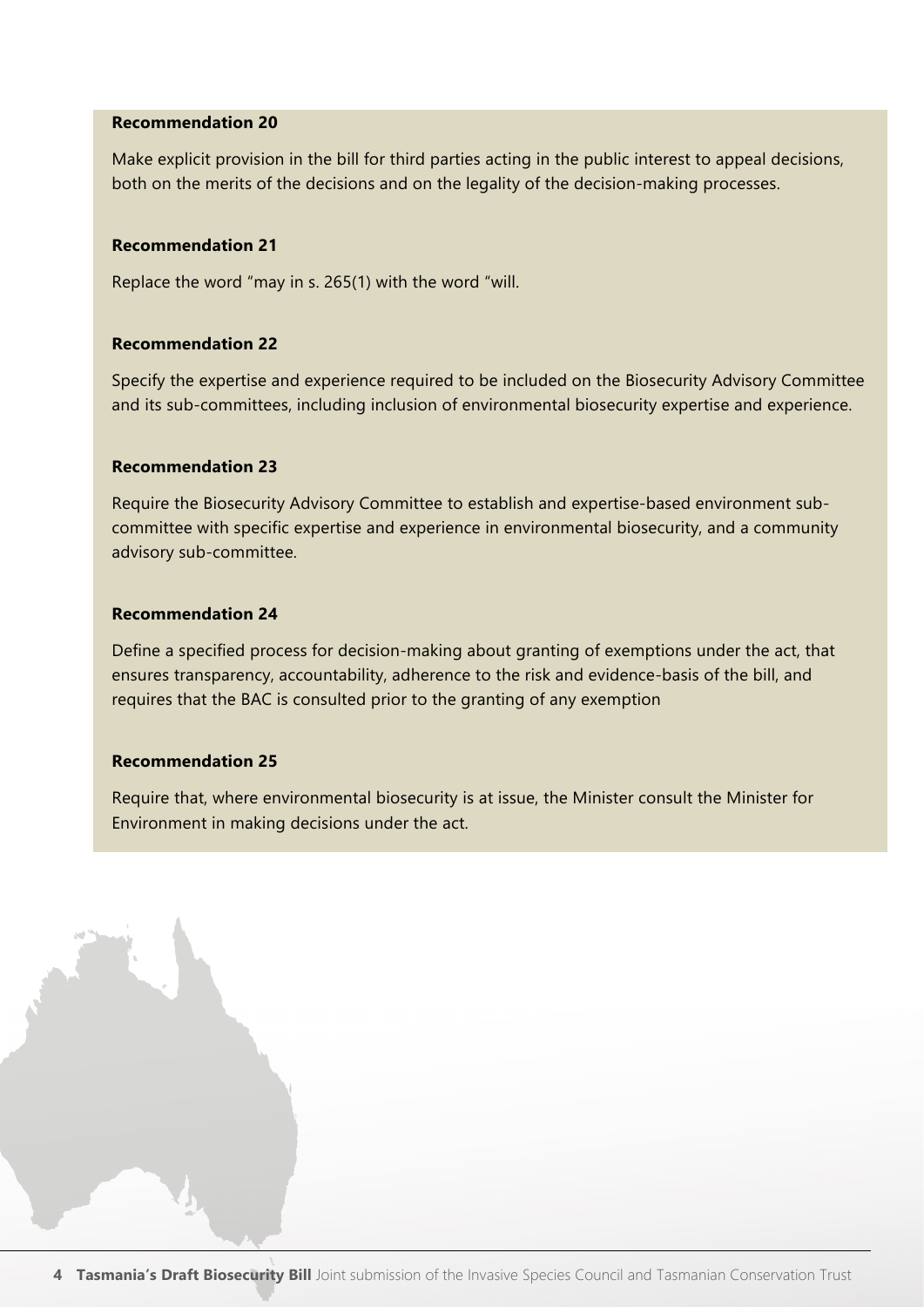# **General comments on the draft bill**

We are pleased with the direction that the development of the framework is taking. In our submission of May 2016 we urged that a permitted list be established, that the framework be a science- and risk-based one, that all life-forms be encompassed, that a general biosecurity duty be established, and that the legislation cover the marine environment. These things have been provided for in the bill. There remains significant room for improvement of the bill by addressing some of these things in more detail, and by attending to some of the other elements mentioned in our earlier submissions.

Particular attention should be paid to:

- Making more detailed provisions to ensure that precautionary risk management forms the basis of decision-making,
- Ensuring that the administration of the act is transparent and that appropriate reporting provisions are in place,
- Ensuring that environmental biosecurity is clearly front-and-centre in the act's administration,
- That provision is made to ensure that environmental agencies, experts and stakeholders are involved in all relevant decision-making processes.

As framework legislation, the Bill leaves much of the detail to be described in subsequent regulations and guidelines, and provides for a large amount of ministerial discretion in implementing the Act. We understand that there are advantages to such flexible forms of legislation but we feel that in this case there is too much discretion and too little detail, especially given the absence of the promised statutory principles from the bill. Our detailed comments below provide many specific ideas about how to add sufficient detail to the bill to ensure that it provides not only a framework, but an effective one aligned with best practice in biosecurity, attending adequately to the matters outlined above.

We draw your attention to the attached Invasive Species Council document *Environmental biosecurity: Best practice, A guide for Australian Policy-makers* which contains an integrated set of ideas for constructing ideal biosecurity systems. We urge that you refer to this guide in refining the bill and subsequent regulations, guidelines and administrative arrangements. The guide can be found at https://invasives.org.au/publications/biosecurity-best-practice/.

One final point: we urge that adequate resources be provided for the initial transition to the new act and its on-going full implementation. The process of "switching on" the new act may take some time and adequate resourcing will ensure minimal delay in implementing the new act.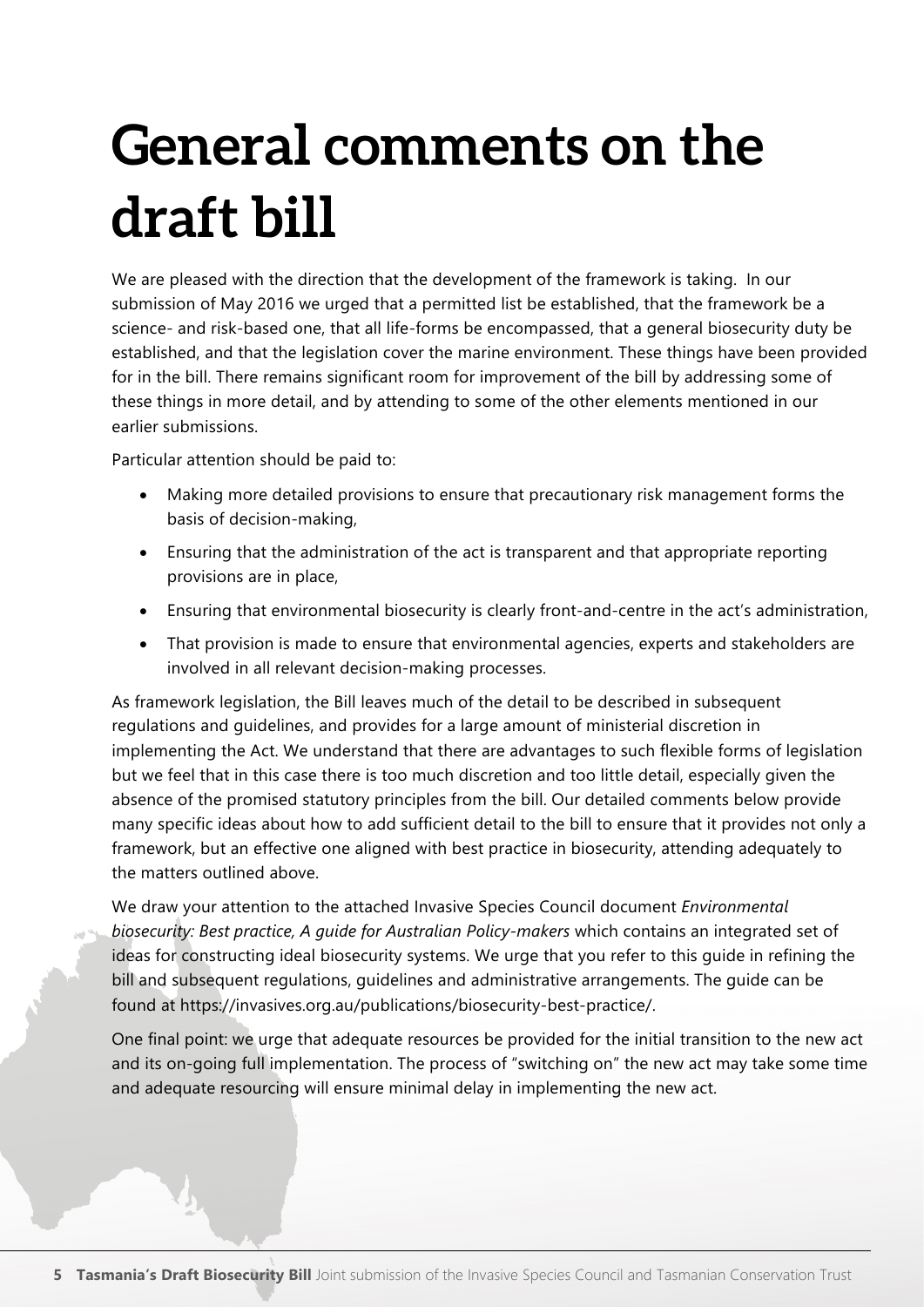# **Detailed comments on the draft bill**

Our comments below are each prefaced with a reference to the relevant section of the draft bill, and are presented in the same numbered order as the contents of the bill (omitting sections on which we make no comment).

#### Page 13 (preceding S.1)

We note and welcome the prominent reference to the environment on page 13 of the bill. Environmental biosecurity is an aspect of biosecurity that has received short shrift in many jurisdictions, and we welcome the prominent environmental reference at the outset of the bill.

#### **S.3 Objects**

We support the explicit reference to protecting the environment in **S. 3(b)(ii)** currently expressed as "to protect Tasmania from threats to terrestrial and aquatic environments arising from pests, diseases and other biosecurity matters". We urge that this object be rephrased along the following lines, and that the interpretation of the term "environment" be modernised (see our comments below), to ensure that the purpose and direction of Tasmania's biosecurity system is clear vis-a-vis environmental biosecurity:

*To prevent the importation or incursion of new environmentally invasive species, and to reduce to a minimum the impact of invasive species and biosecurity matters on biodiversity, the environment and ecosystem function.* 

We also urge that a further object be inserted in the bill relating to community education and engagement. The Queensland Biosecurity Act (2017) refers to community involvement and capacity building explicitly (s. 5(h); s.12), and we urge that similar explicit reference to helping the community of people sharing responsibility for biosecurity to fulfil that duty should be included as an object of the bill, , along the following lines:

#### *To educate and engage people about their general biosecurity duty and ways of fulfilling it.*

Adequate resources ill need to be allocated to initiatives and ongoing programs designed to achieve this object, helping to ensure that the new act is embraced by stakeholders as intended. The inclusion in the second reading speech for the bill of a commitment to resourcing of community and stakeholder awareness, education and capacity building programs would be a welcome gesture of good-faith in this regard.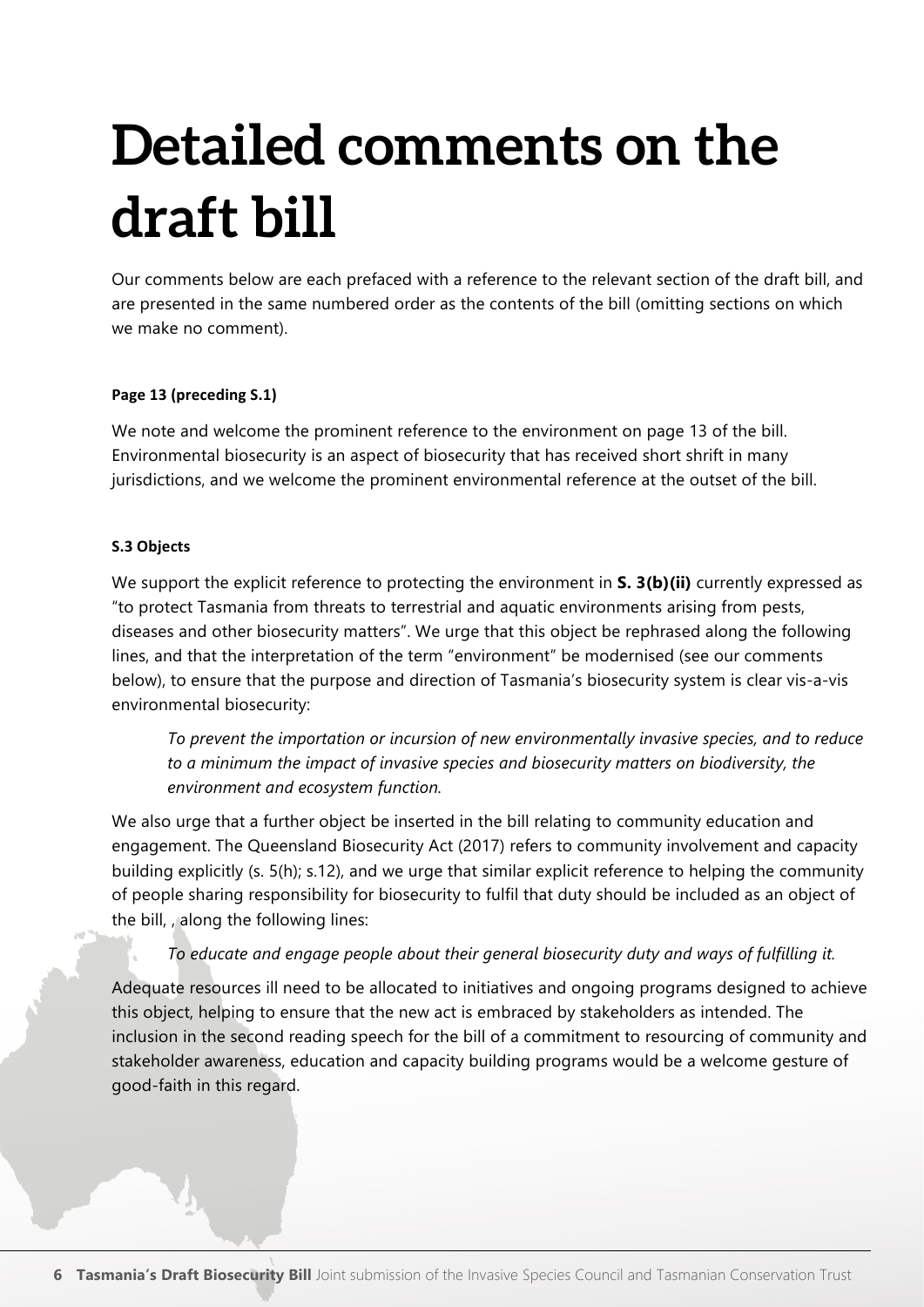Rephrase S. 3(b)(ii) along the following lines to achieve greater clarity in the bills purpose and direction vis-a-vis environmental biosecurity: *To prevent the importation or incursion of new environmentally invasive species, and to reduce to a minimum the impact of invasive species and biosecurity matters on biodiversity, the environment and ecosystem function.* 

#### **Recommendation 2**

Include as an object of the bill: *To educate and engage people about their general biosecurity duty and ways of fulfilling it.*

**S.3(c)** We support the intention of providing "a risk-based, and evidence-based, decision-making framework in relation to biosecurity that ...[facilitates timely effective management of risks and impacts and takes account of regional and local differences...]". However there appear to be no other provisions in the bill that will ensure this intention is fulfilled. Far too much detail is left to be resolved through regulations and guidelines and/or is left to Ministerial discretion. Much more detail is needed in the Bill to ensure that these clauses translate into a tangible system that is risk and evidence based.

We strongly urge that a statutory requirement be provided for conducting systematic science-based, precautionary risk-assessments on all taxa proposed for importation into Tasmania, and on all taxa already in Tasmania thought to be invasive, with full public transparency. Provision should be made to establish an independent, peer-reviewed and transparent process for conducting those risk assessments, entailing public consultation. The bill should require that risk assessment:

- Be based on scientific evidence and independent expertise
- Be consistently applied both to exotic taxa and to invasive and potentially invasive species already in Tasmania.
- Take a precautionary approach towards risks to the natural environment
- Recognise changes through time, to require that risks are assessed over an ecologically relevant time frame taking account of climate change
- Include the likelihood of new genotypes or varieties of an introduced organism combining with existing genotypes to exacerbate the potential for the disease or pest to cause environmental harm.
- Recognise regional ecological differences and different levels of biodiversity (ranging from ecosystem to genetic level).
- Be decided by independent expertise-based bodies or committees that include sufficient independent people with expertise in environmental biosecurity and ecological science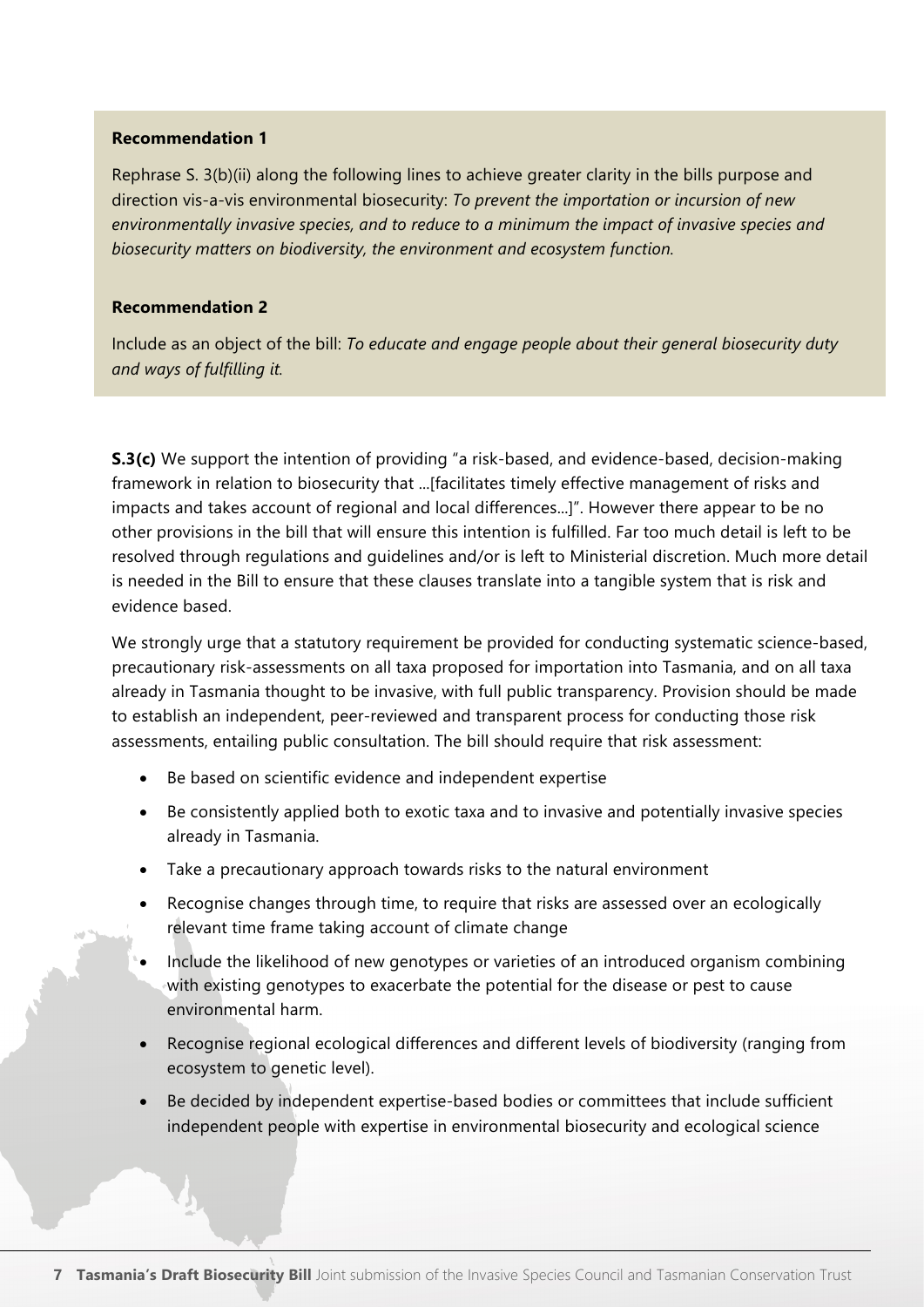- Be developed through a transparent process, and open to public scrutiny through on-line publication of draft and of final risk assessments and of subsequent decisions.
- Allow for the public to make proposals about taxa warranting risk assessment and about the level of risk that might be accorded to taxa

Additionally, the bill should require that any decisions made that do not accord with risk assessments must be required to be publically reported along with the reasons for those decisions not having been made in accordance with risk assessment.

#### **Recommendation 3**

Include in the bill a requirement that science-based, precautionary risk-assessments be conducted and published on all taxa proposed for importation into Tasmania, and on all taxa already in Tasmania thought to be invasive, through a process involving independent expertise, peer review and public consultation. Require that decisions made contrary to risk assessments must be publically reported along with the reasons for those decisions.

**S.3(d)** This subsection expresses the object of giving effect to related Tasmanian Government strategies, and to intergovernmental agreements. We understand that the approach taken in framework legislation may be to not specify the agreements and strategies that the act will give effect to, but rather to allow flexibility to give effect to various agreements and "biosecurity-related strategies" that are adopted by government from time to time. This flexibility has downsides though, including that those trying to comply with the Act will have to do a desk study periodically as they try to keep up with the latest generation of agreements and strategies in fulfilling their general biosecurity duty (given that relevant strategies and agreements are not specified in the act). It would be preferable to include more specificity in this section, for example referring to the UN Convention on Biological Diversity.

We also note that the draft bill does not require that a biosecurity strategy be prepared, adopted or periodically reviewed. Biosecurity activities that are not guided by strong strategy can be highly inefficient and, worse, ineffective. We therefore strongly urge that the draft bill require the production and periodic review of a biosecurity strategy for Tasmania, making specific provision for drawing on adequate environmental input in the strategy's production and review.

Mere generic reference to strategies also assumes that various ephemeral government strategies are sound, and are produced through sound, inclusive processes. This may not always be the case. We therefore urge that a requirement be included in the bill that public submissions be sought in preparing draft and final versions of strategies.

On a more specific point, we note that principle 6 of the Tasmanian Biosecurity Strategy is that:

"The Tasmanian Government will only commit public resources to control and eradication programs that provide a cost-effective benefit for the community and the environment" (p. 7)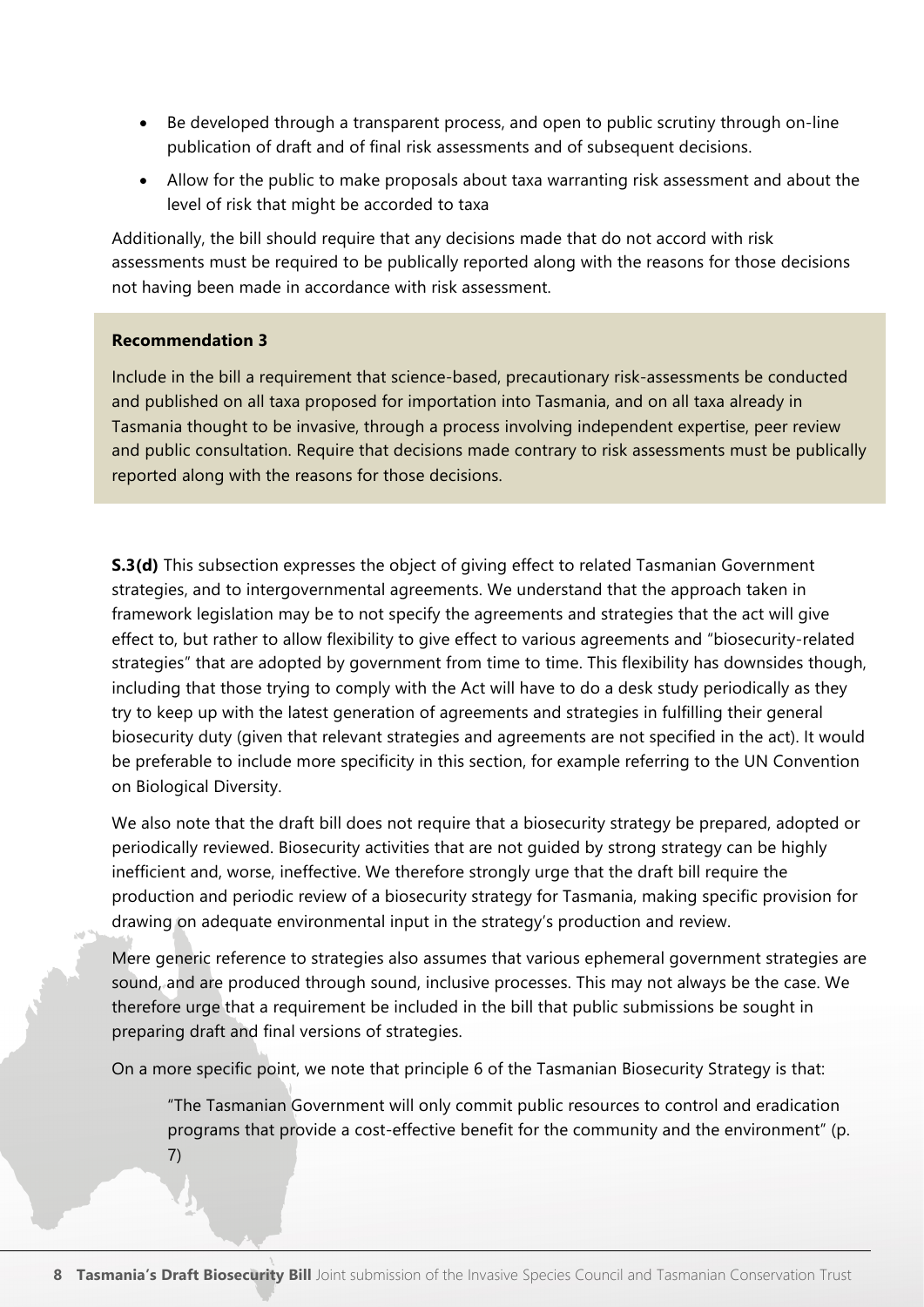This principle is not appropriate where environmental biosecurity is concerned as there is no satisfactory method for determining quantitative, especially financial, costs and benefits in relation to the natural environment. The excerpt from our recent submission to the review of the National Environmental Biosecurity Response Agreement (NEBRA) in Appendix 1 of this submission further illuminates the point that environmental biosecurity action must not be made dependent on positive cost benefit analyses except in qualitative terms *vis-a-vis* environmental values, which should be assumed to benefit from environmental biosecurity action.

#### **Recommendation 4**

Specify in the bill that it gives effect to the UN Convention on Biological Diversity.

#### **Recommendation 5**

Include in the bill a requirement for the production and periodic review of a biosecurity strategy for Tasmania, making specific provision for drawing on adequate environmental input and public consultation in the strategy's production and review.

#### **Missing from the draft bill: Principles**

We note the absence of a principles section in the draft bill, despite considerable emphasis on principles in consultation about the framework to date. Specific feedback was sought and given on appropriate principles to be used as a basis for the biosecurity system, and we reasonably anticipated that the bill itself would provide tailored statutory principles forged specifically to reflect modern best practice in biosecurity.

Without strong statutory principles we do not believe the act can work. The appropriate place for a set of principles is in a new section between the current sections 3 and 4 (i.e. following the objects and prior to the functions).

It is especially important that the precautionary principle and the prevention principle be included in the act, and we note in this regard the inclusion of the precautionary principle in the Queensland Biosecurity Act 2017 (s. 5(c)). In addition we offer the following fuller set of principles for translation into statutory principles in the bill:

- **Prevention is smarter than cure**: Preventing new invasive species and new incursions is more effective and cheaper than attempting to address species at later stages of invasion.
- **A precautionary approach is required**: Invasive species law, policy and practice must reflect the principle that a lack of full scientific certainty should not be allowed to delay action where there is a risk of harm to biodiversity.
- **Protecting the natural environment is core business**: The protection of biodiversity and ecosystem function is core business in any biosecurity or invasive species law and policy.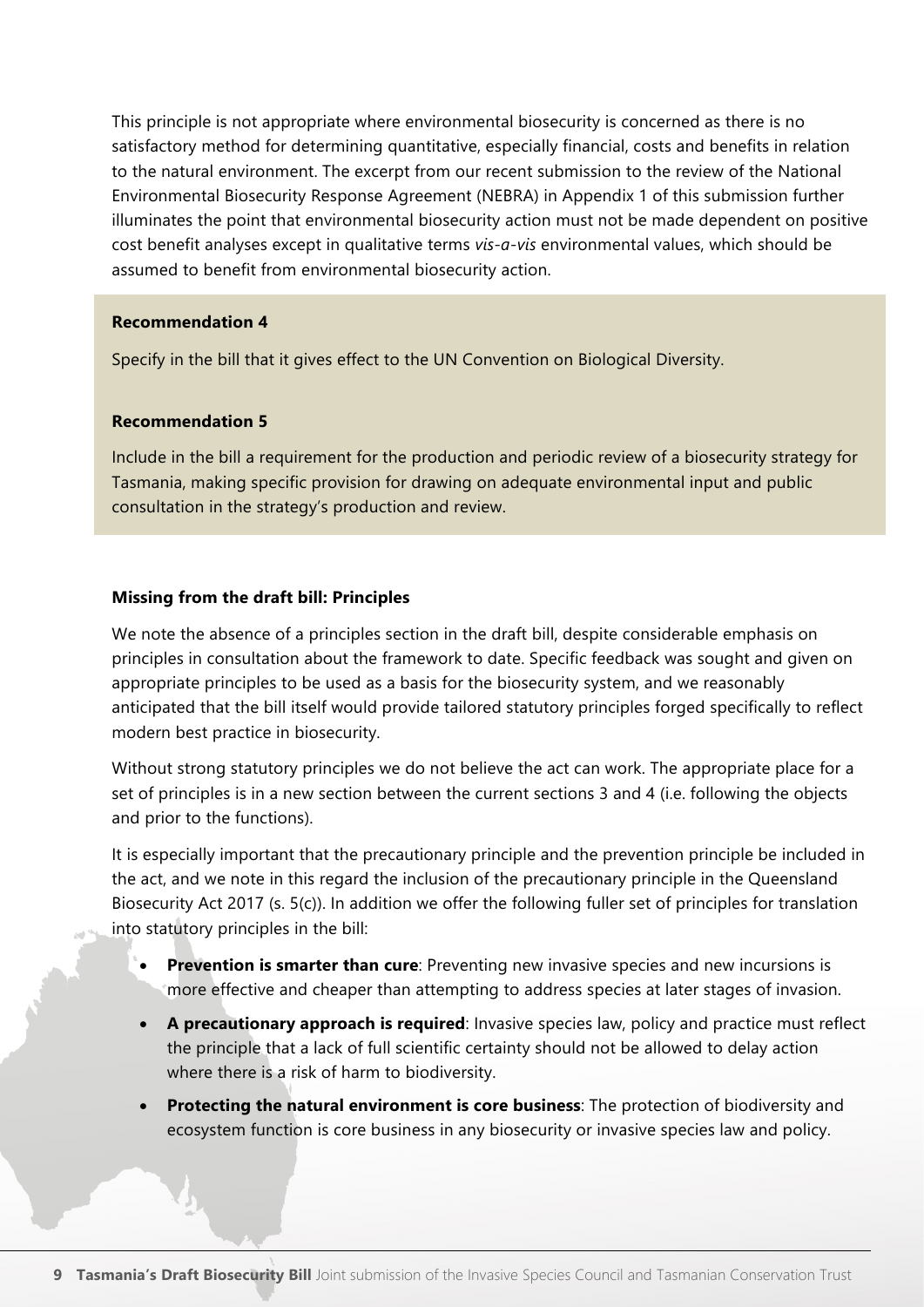- **Timely action is crucial**: The likelihood of success reduces, and the costs rise, the further a species gets along the "invasion curve". It is therefore crucial to make legislative, policy and budgetary provision for timely allocation of human and financial resources.
- **Science-based risk assessment**: Risk assessments must form the foundation of decisionmaking. Risk assessments must be science-based, independent, transparent and precautionary.
- **All taxonomic groups are included**: All classifications of organism must be assessed and treated consistently, including all species, sub-species, cultivars and variants.
- **A tenure-neutral approach** should be taken to the management of invasive species' impacts on the natural environment.
- **Effectiveness rules**: Best-practice invasive species law and policy must drive towards clear, measureable outcomes (including biophysical outcomes) and must include means of evaluating and reporting on the effective and timely achievement of those outcomes in the near-term.
- **Future generations matter**: Subsequent generations of Australians should not inherit impacts or costs of avoidable failures in today's environmental biosecurity.

We note the inclusion of the precautionary principle in the Commonwealth Environment Protection and Biodiversity Conservation Act. Our strong preference is for the precautionary principle to be included in a new principles section of the bill, along with the other principles above. An alternative (though not preferable) approach to embracing the precautionary principle would be to incorporate S.391 (1) and (2) of the Commonwealth EPBC Act into the bill.

#### **Recommendation 6**

Include in the bill a new "principles" section between the current sections 3 and 4, specifying the precautionary principle, the prevention principle, and other relevant principles to be taken account of by those administering the act.

#### **S.4** Functions

The requirement in **S.4(b)** to give equal weight in performing functions (including in making decisions) under the act to the objectives set out in schedule 1 of the Resource Management and Planning Appeals Tribunal Act may lead to convoluted and disputed interpretations of the new biosecurity act, for example:

- The objectives of the RMP system are not written with biosecurity in mind. For example, they include to "encourage public involvement in resource management and planning", not in biosecurity, unless one interprets the (un-defined) term "resource" to include invasive species.
- There are few definitions of terms in the RMPAT Act, and so the question arises as to whether, for example, one should rely on the definition of environment in the new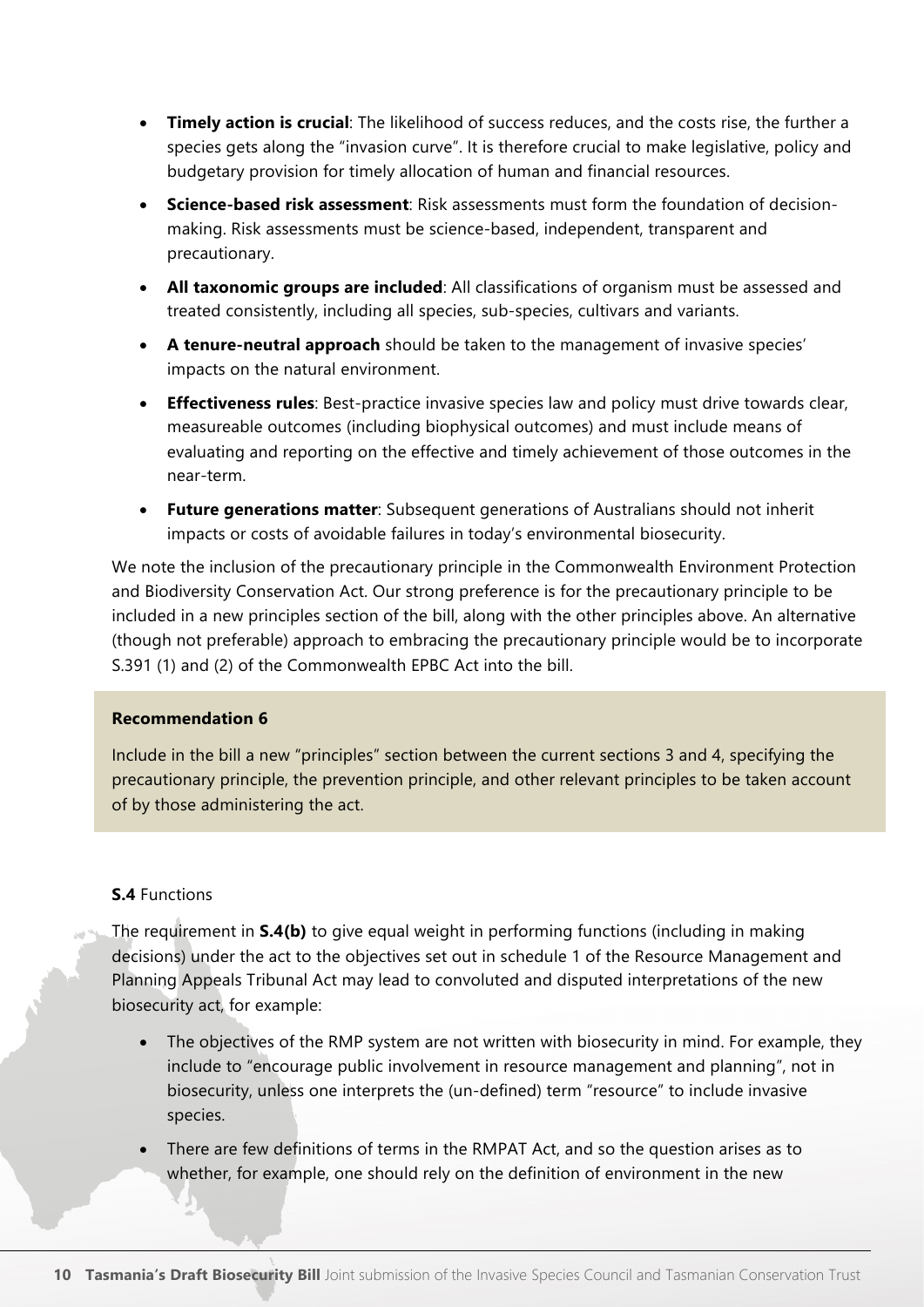biosecurity act, or instead feel free to perhaps interpret the term by drawing on common law (given the reference to environment in the RMPAT Act schedule and the lack of guidance in interpreting the term in that act).

• The RMPAT Act contains no explicit principles, whereas the biosecurity act needs a tailored set of principles as outlined above. Therefore to give equal weight to the objectives of the RMP system may risk functions being carried out in conflict to the principles which need to be included in the biosecurity act.

Resource management and planning, though related, is a different area of policy to biosecurity and so mere cross-reference to the objectives of that system is unhelpful. We urge, instead of relying of this untidy reference to a separate act with a distinctly different purpose, that: ecological sustainability be included as an object of in the bill; that the term "ecological sustainability" be defined in the interpretation section, and; that a requirement be included in the functions section that those performing functions under the act must have regard to ecological sustainability. Any further alignment with other acts thought necessary would best be handled through routine policy coordination in drafting the new bill without the need for awkward cross-references between differing acts.

#### **Recommendation 7**

Include the achievement of "ecological sustainability" as an object of the bill, providing a definition of the term in the interpretations section, and including in the functions section a requirement that those performing functions under the act must have regard to ecological sustainability. Give consideration to removing the awkward cross-reference to the RMPA Act from s.4.

#### **S.7** Act binds crown.

Though the Bill enshrines a general biosecurity duty, the "Crown in right of Tasmania" is not liable to be prosecuted for an offence under it (see **S7(2)**). It could be seen as inconsistent with the notion of shared responsibility and of a general biosecurity duty, that only private persons and bodies corporate, not bodies politic are liable under the act. This is especially notable in a state like Tasmania where the State is responsible for management of the vast majority of land, and for a very extensive area of coastal waters.

In order to convey to all stakeholders that the general duty authentically applies to all, government and non-government alike, we urge that consideration be given to providing for the State to be liable for an offence under the act. An example of such provision can be found in S.10 of the Queensland Work Health and Safety Act 2011.

A new section making provision for State liability might be appropriate to insert around the current S.236, to complement the other sections there about offences by bodies corporate, employees, and "employees or agents".

#### **Recommendation 8**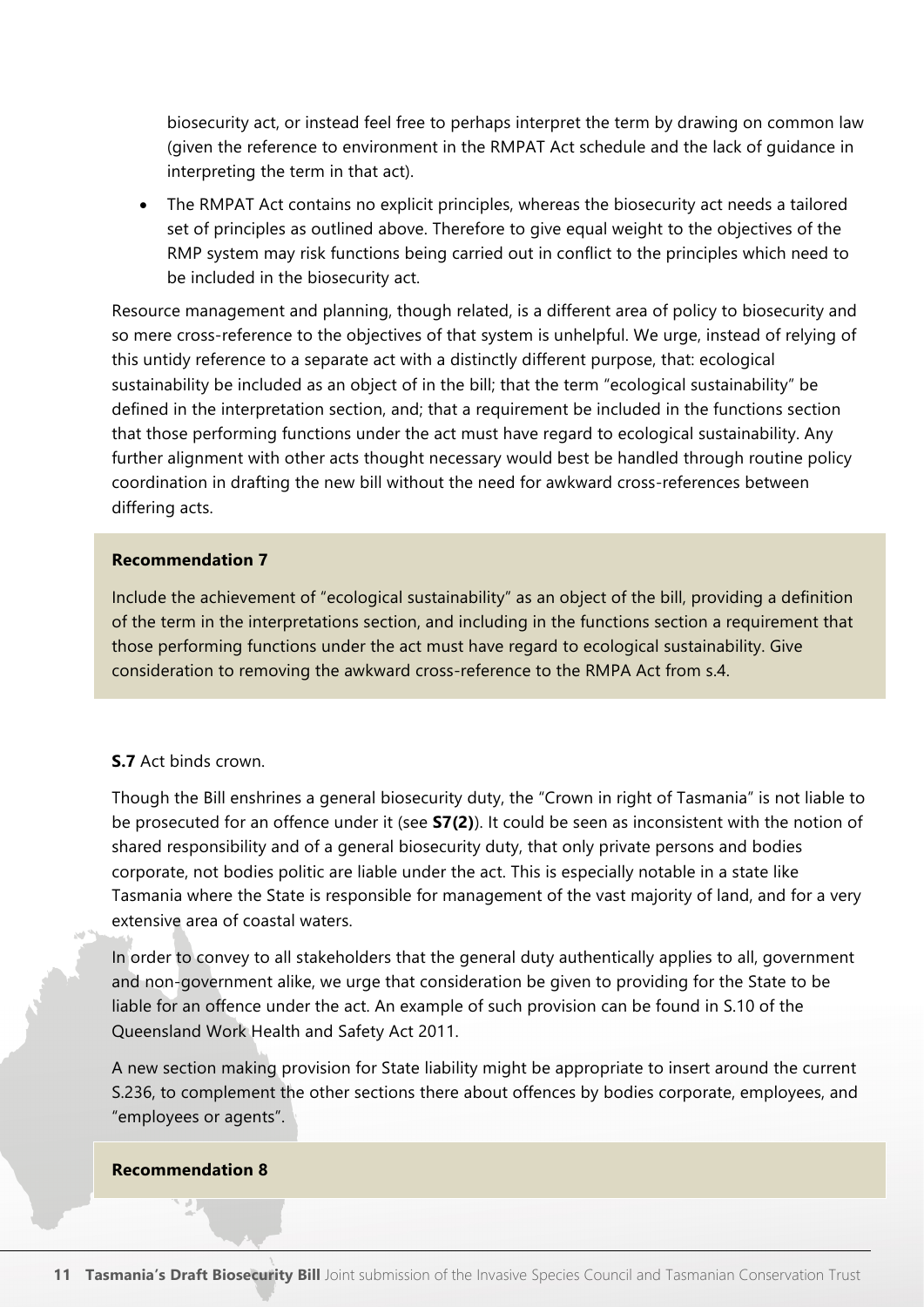Make provision for the State to be liable for an offence under the act, consistent with providing an authentic general biosecurity duty as an expression of shared responsibility.

#### **S 8** Interpretation

The definition of "environment" is quite abstruse in so far as the natural environment is concerned. For example, it includes no reference to biodiversity and yet explicitly includes human-made structures. The Bill thus makes it clear that, say, an electricity sub-station, is part of the environment, while leaving it to the courts to decide whether the genetic diversity of native flora and fauna might be considered so. It may perhaps be labouring the point to say that a cane toad could be construed both as "environment", and as an invasive species under the bill as currently worded.

The implications of this include for example that a biosecurity impact may not be considered to exist under the Act where genetic diversity of native flora and fauna is affected by a biosecurity event, or even that a case could be made for protecting pest species (feral horses perhaps, or foxgloves) from bio-control agents using the current interpretation of the term "environment".

Biological diversity is an important element of the environment and is referred to as such in many intergovernmental agreements, statutes and regulations at state, national and international level. Yet biodiversity is not mentioned in the draft bill's interpretation of the term environment, but only mentioned in passing in section 16 and "thrown to" tangentially via s.4's reference to the RMPTA Act schedule (which in turn refers to "genetic diversity").

Given the heavy references to the environment in the draft Future Directions document, we expected that a much better definition of environment would be included, showing deep understanding of modern ecological science. Given that the environmental object of the Bill (as it stands in the draft) depends heavily on the interpretation of the word environment, this definition needs to be brought up to date with modern understandings of biodiversity, ecology, ecosystem function and resilience. Clarifying this interpretation will help to clarify the objects of the bill relating to environmental biosecurity (see our comments on s.3, above).

We support the interpretation of "land" as including coastal waters. This aligns with s.8 (3) that clarifies that the Bill applies to the coastal waters of Tasmania- an important element of the State's environment requiring protection from biosecurity risks.

#### **Recommendation 9**

Revise the definition of "environment" in the bill to properly reflect modern understandings of biodiversity, ecology, ecosystem function and resilience, and to help clarify the bill's objects relating to environmental biosecurity.

**S9**. Meaning of biosecurity compendium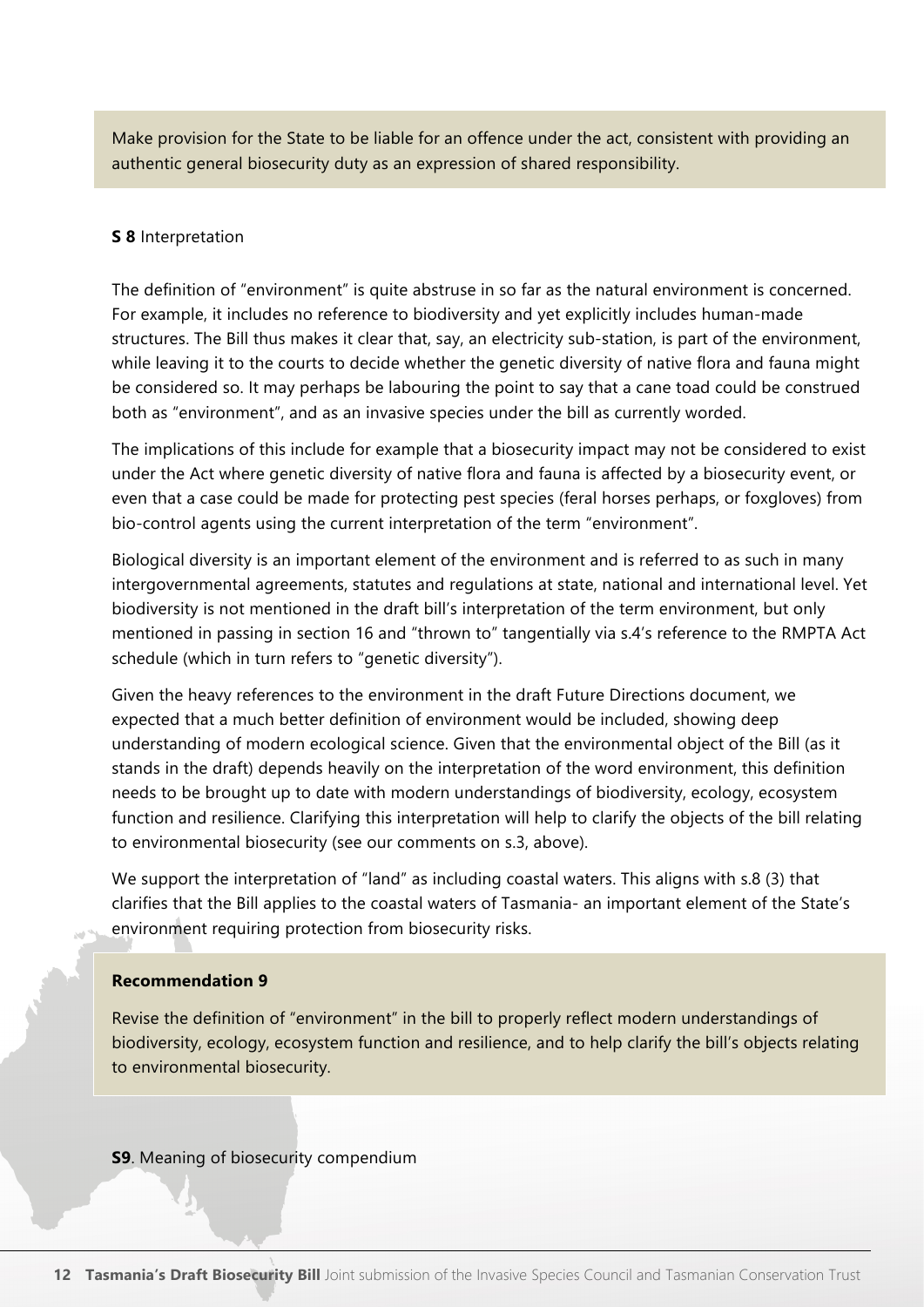We strongly support this section of the draft bill as it provides important elements of transparency in the biosecurity system. In addition to including permitted, prohibited and restricted lists in the compendium, we urge that **s.9(1)(d)** be given more specificity to further increase transparency and enable people to fulfil their general biosecurity duty with adequate information ready to hand. We suggest the following wording for 9(1)(d):

*all risk analyses, and a list of risk analyses in progress, a list of known incursions and details of incursion responses, pathway analyses, agendas and minutes of the Biosecurity Advisory Committee and its sub-committees, and any explanatory or supporting information and material that the Secretary considers appropriate*

We have previously urged that mandatory periodic "State of Biosecurity" reporting be provided for in the bill. This provision is not in the draft Bill and so we reiterate the importance of such reporting, with reports to be prepared by the (independently chaired) Biosecurity Advisory Committee. Periodic statutory public reporting on progress towards the objectives of the state's biosecurity system should include: risks, impacts, incursions, responses, knowledge gaps, research in progress, performance towards strategic targets; trend analyses, pathway analyses, and horizon scanning information.

Discussion of the particular biophysical data that ought to be collected by government to inform reporting on progress towards strategic outcomes (especially biophysical outcomes such as reduction in the impact of invasive species on the natural environment) is beyond the scope of this submission, however we would welcome the opportunity for dialogue about relevant data for reporting on environmental biosecurity.

#### **Recommendation 10**

Re-word s.9(1)(d) to read: "all risk analyses, and a list of risk analyses in progress, a list of known incursions and details of incursion responses, pathway analyses, agendas and minutes of the Biosecurity Advisory Committee and its sub-committees, and any explanatory or supporting information and material that the Secretary considers appropriate"

#### **Recommendation 11**

Provide in the bill for mandatory periodic "State of Biosecurity" reports, prepared by the Biosecurity Advisory Committee, to be published.

**S. 12** We support the broad definition of biosecurity matter in the draft bill as it allows for regulation of all taxa including subspecies and new varieties and cultivars of existing species.

**s.16** The definition of invasive pest pp.41-2 is good but may need editing to clarify two points:

Firstly, **ss(3)(a)** as it stands defines a pest as invasive if before its discovery it was not known in an area, whereas a pest may be innately invasive even though it has been in an area for many years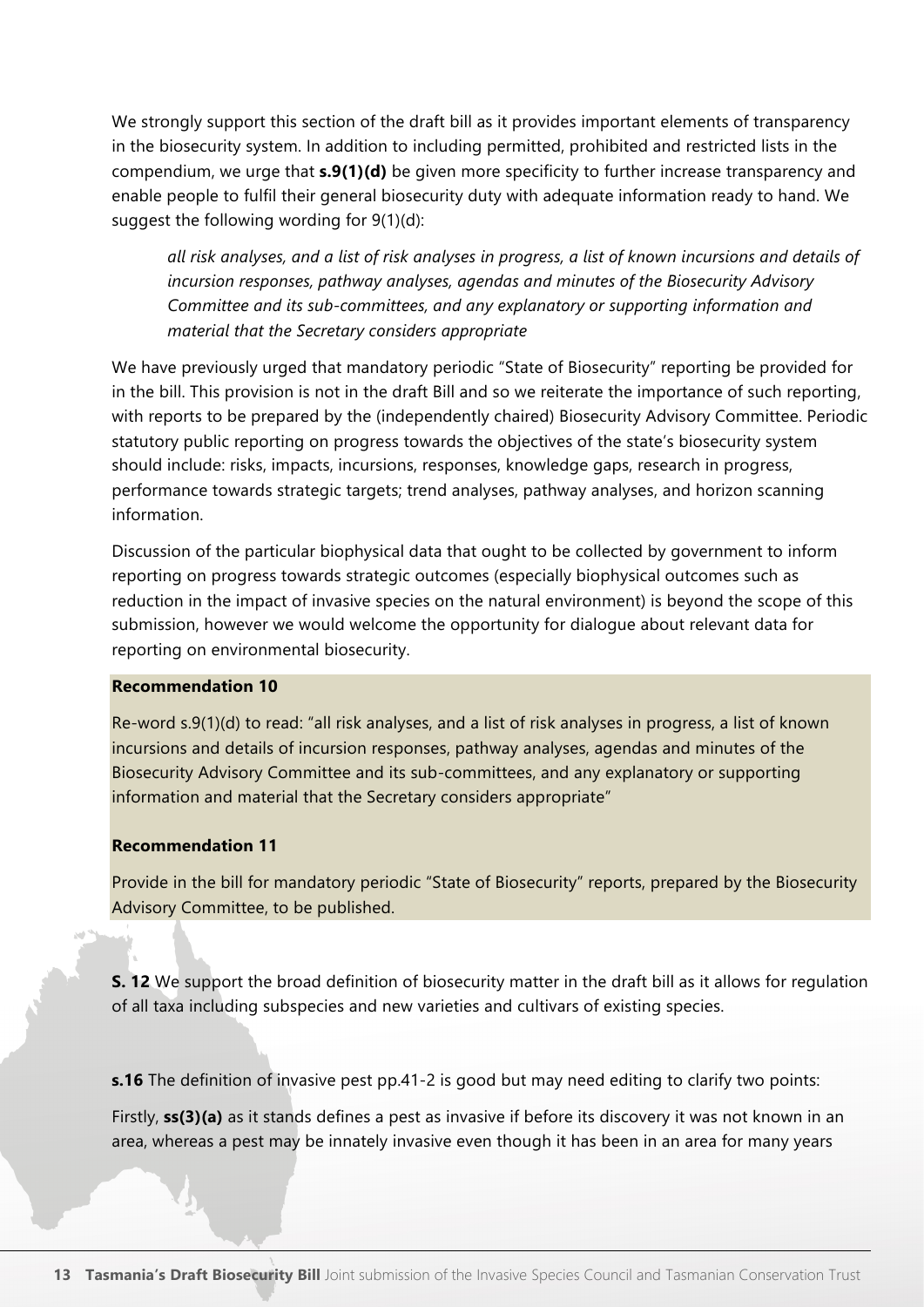(and so for example may be invading adjacent areas- for example deer invading more deeply into the world heritage area).

Secondly, **ss (2) and (3)(c)**, taken together as they stand, could arguably see an indigenous Tasmanian species prescribed as an invasive pest, without any requirement that it had changed its range or altered its ecological interactions at all, nor that it was having any adverse effect on the public good (for example native plant species may shift their range in response to poor land management though not being innately invasive nor causing any harm to public good assets).

This is an example of where explicitly tying independent, science-based, precautionary risk assessment processes and outcomes to the decision-making provisions of the bill can aid in the bill's interpretation, administration, governance and effectiveness, avoiding perverse outcomes.

Only those indigenous taxa that are assessed as artificially expanding (or likely to expand) their range and having (or likely to have) a significant negative impact should be able to be prescribed as invasive pests (and only when those taxa themselves are not put at risk by any resulting management action).

#### **Recommendation 12**

Review the definition of invasive pest to ensure that innately invasive non-indigenous species can be defined as invasive and that indigenous species must be shown to be demonstrating invasive characteristics prior to being considered invasive.

#### **S.18** Permitted matter

We support the permitted list approach to Tasmania's biosecurity provided for in the draft bill.

We note Australia's appropriate level of protection (ALOP), which was defined with trade and agriculture in mind, not specifically in order to protect the natural environment. We hold that where environmental biosecurity is concerned, the acceptable level of risk is actually lower than that chosen as Australia's ALOP, and might best be described as "the lowest risk achievable in striving to achieve zero risk". Section **18 (1) (a)** is consistent with striving for zero environmental risk.

Section **18 (1) (b)** however allows the Minister of the day to permit a biosecurity risk to Tasmania, so long as the Minister is satisfied on reasonable grounds that the risk is "not significant and is able to be effectively controlled". This approach of relying only on an "objective statutory test" (what the Minister considers reasonable grounds for a listing or decision) ignores the science-based precautionary risk assessments that should underlie decision-making in a modern and effective biosecurity system. We assert that this allows too much Ministerial discretion in-so-far-as protecting the natural environment is concerned.

Further statutory parameters for Ministerial decisions are needed in this section to ensure that in making decisions the Minister must a) always act consistent with Australia's ALOP of maintaining at worst a very low level of risk and b) where biosecurity risks *to Tasmania's natural environment* exist only permit those biosecurity matters that pose risks of an extremely low level (approaching zero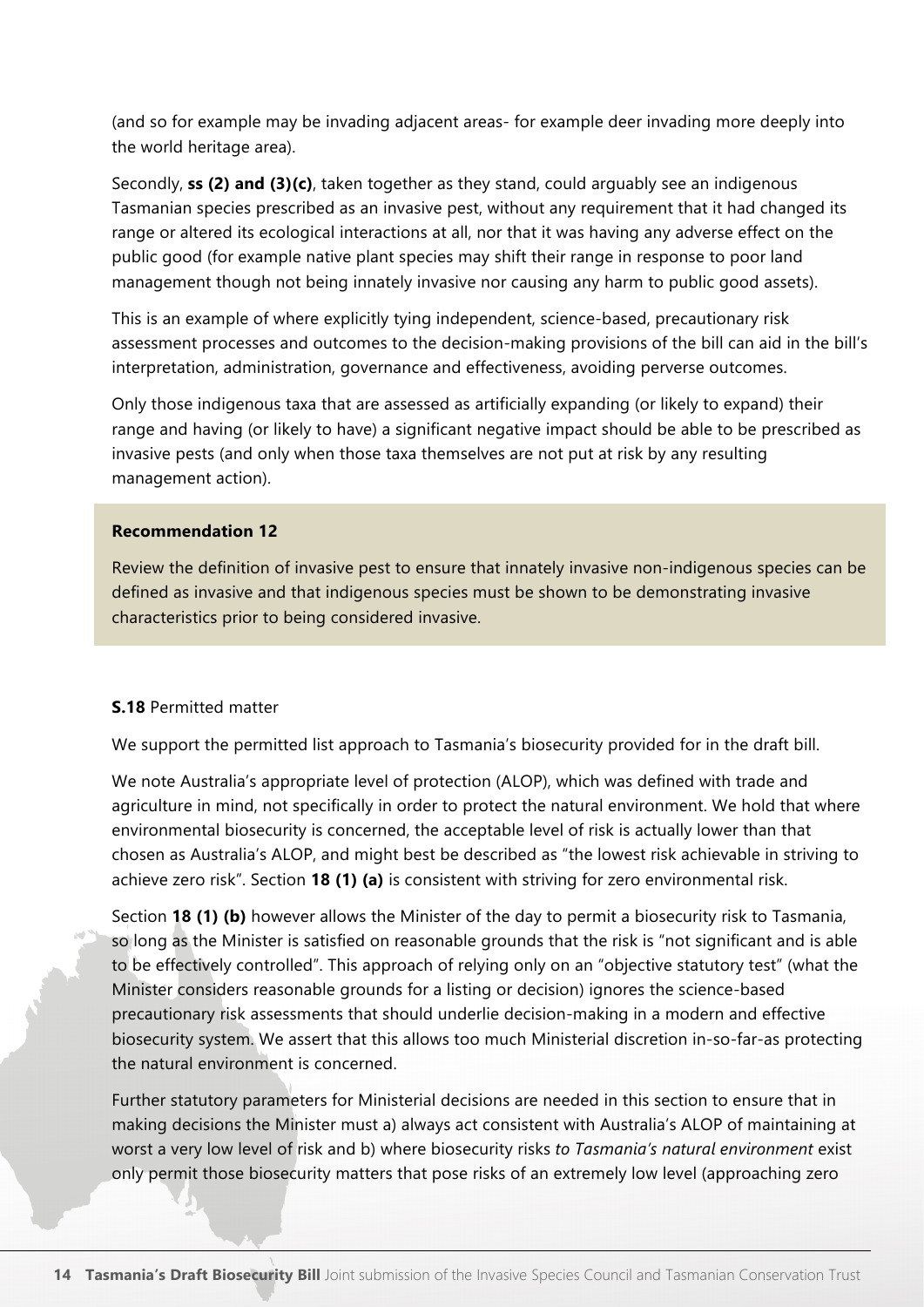risk), and c) make such decisions only following the completion of risk assessment in line with the statutory process that we recommend in commenting on s.3, above.

While we understand that regulations and guidelines may be developed to flesh out the objective statutory test and the thresholds of significance and/or of risk (i.e. to clarify the parameters around decision-making for permitted matter) we feel that the above addition to this section of the bill is important as a "mark in the sand" to maintain Tasmania's excellent biosecurity status, and to be seen to be doing so.

In addition to the above, as discussed under s.3 above, and relevant also to **sections 19 and 20**, we assert that the process for assessing risk must be provided for in the bill. We accept that final decision-making based on risk assessments may ultimately rest with a Minister of the Crown. But this decision-making must be preceded by and supported by a risk assessment process that provides sufficient consistency, technical expertise, evidence, transparency and public accountability.

Statutory provision in the bill for a risk assessment process linked to decision-making will ensure that the bill's explicit object (s.3(c)) of providing a risk-based, and evidence-based, decision-making framework will actually be delivered.

We therefore strongly urge that provisions requiring risk assessment be included in the final bill as a basis for decision-making (see our recommendation number 3, above).

#### **Recommendation 13**

Require in the bill that when making listing and other relevant decision under the act, The Minister and Secretary must a) always act consistent with Australia's ALOP of maintaining at worst a very low level of risk and b) where biosecurity risks *to Tasmania's natural environment* exist only permit those biosecurity matters that pose risks of an extremely low level (approaching zero risk), and c) make such decisions only following the completion of a risk assessment

**S.53** This section about recovery of fees does not make it clear that fee recovery is intended as a way of operationalising the polluter pays and beneficiary pays principles, but merely states that recovery must be reasonable in the opinion of the Secretary. It may be worthwhile at least describing the rationale and philosophy behind this section in the second reading speech for the bill.

**S.68** We support the provision for a general biosecurity duty provided that the bill also provides for strong community education and engagement to support and facilitate people fulfilling that duty. Therefore, along with making community education and engagement an object of the bill (see our comments on s.3, above) we urge that greater definition of measures that may be considered reasonable and practicable be spelled out in the regulations, as subordinate legislation, as well as in guidelines and other information. This will help to ensure that people are able to understand the meaning of "...take all reasonable and practicable measures to prevent, eliminate or minimise biosecurity risk...", without stifling innovation as to how one's duty might be met.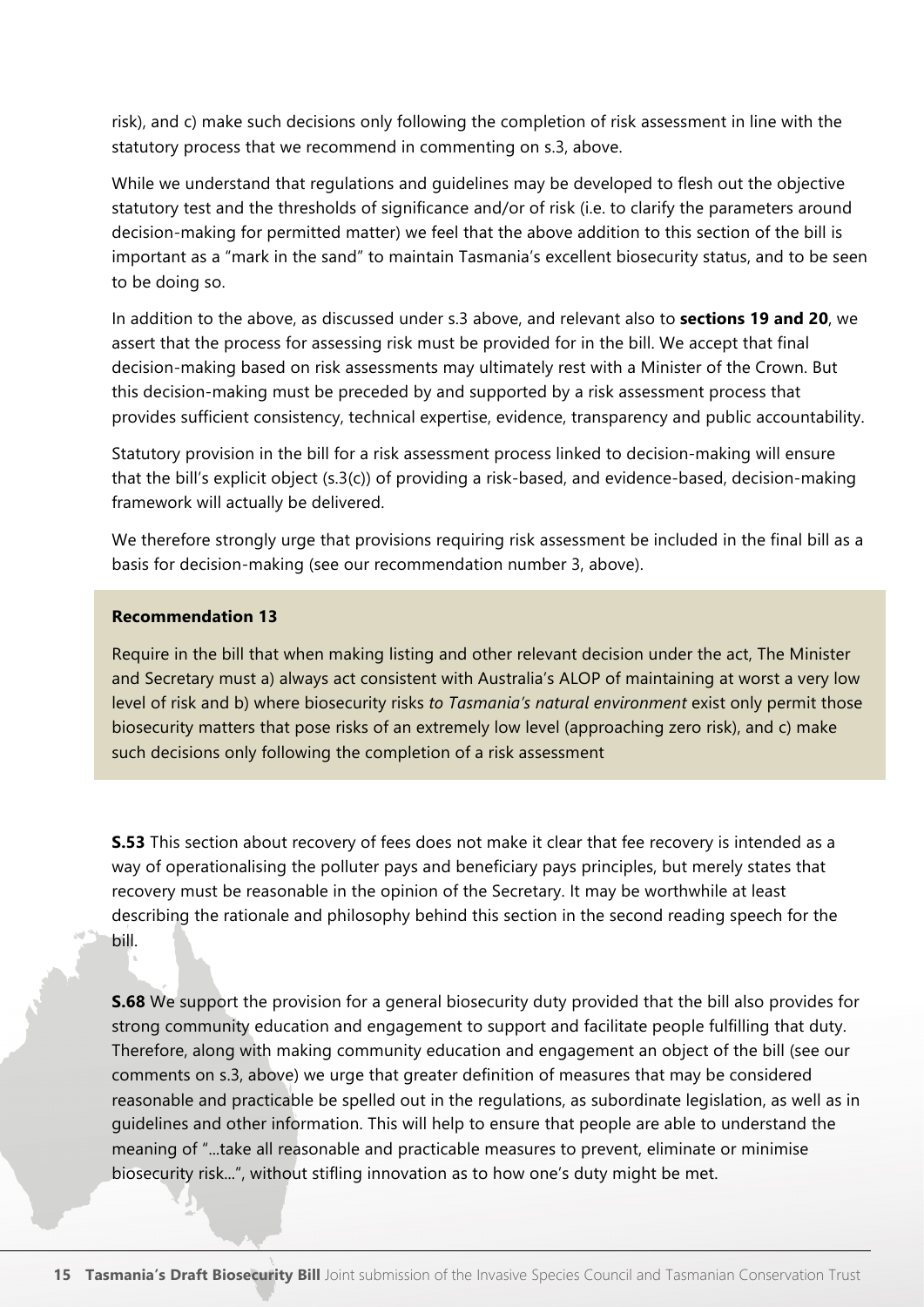Provide, in regulations, guidelines and information, for greater definition and guidance of measures that may be considered reasonable and practicable in fulfilling one's general biosecurity duty.

**S.69 (1)** Noting that an environmental impact may follow some years after a biosecurity breach, we urge that the wording "a person must not cause a significant biosecurity impact" in this subsection be broadened along the following lines "...biosecurity *emergency, event* or impact" (our proposed addition in italics).

#### **Recommendation 15**

Broaden the wording of s.69 (1) to read "a person must not cause a significant biosecurity *emergency, event* or impact".

**S. 71**. This section on notification of a biosecurity event is inconsistent with a general biosecurity duty as it limits those required to notify an authorised officer of a biosecurity event to owners/occupiers/managers of relevant premises and to persons who become aware of a biosecurity event in their professional capacity. The section should be broadened to reflect a *general* biosecurity duty, by adding a section 71 (1) (d) that reads: "any person who it is reasonable to expect should know of the occurrence or likely occurrence of a biosecurity event", or similar, broad wording.

#### **Recommendation 16**

Add a section 71 (1) (d) that reads: "any person who it is reasonable to expect should know of the occurrence or likely occurrence of a biosecurity event", or similar, broad wording

**S.88** We support the potential here to require biosecurity audits as a condition of biosecurity registration. We also support this in regards to conditions on permits (**s. 115**)

**S.92** We urge that the grounds for suspension or cancellation of biosecurity registration in **s92 (1)** also include "that an unacceptable biosecurity risk has arisen under the registration". This should also be added to the grounds for suspending or cancelling an individual permit in **s.119**.

#### **Recommendation 17**

Add, as grounds for cancellation or suspension of biosecurity registration or of a permit, "that an unacceptable biosecurity risk has arisen under the [registration or permit]".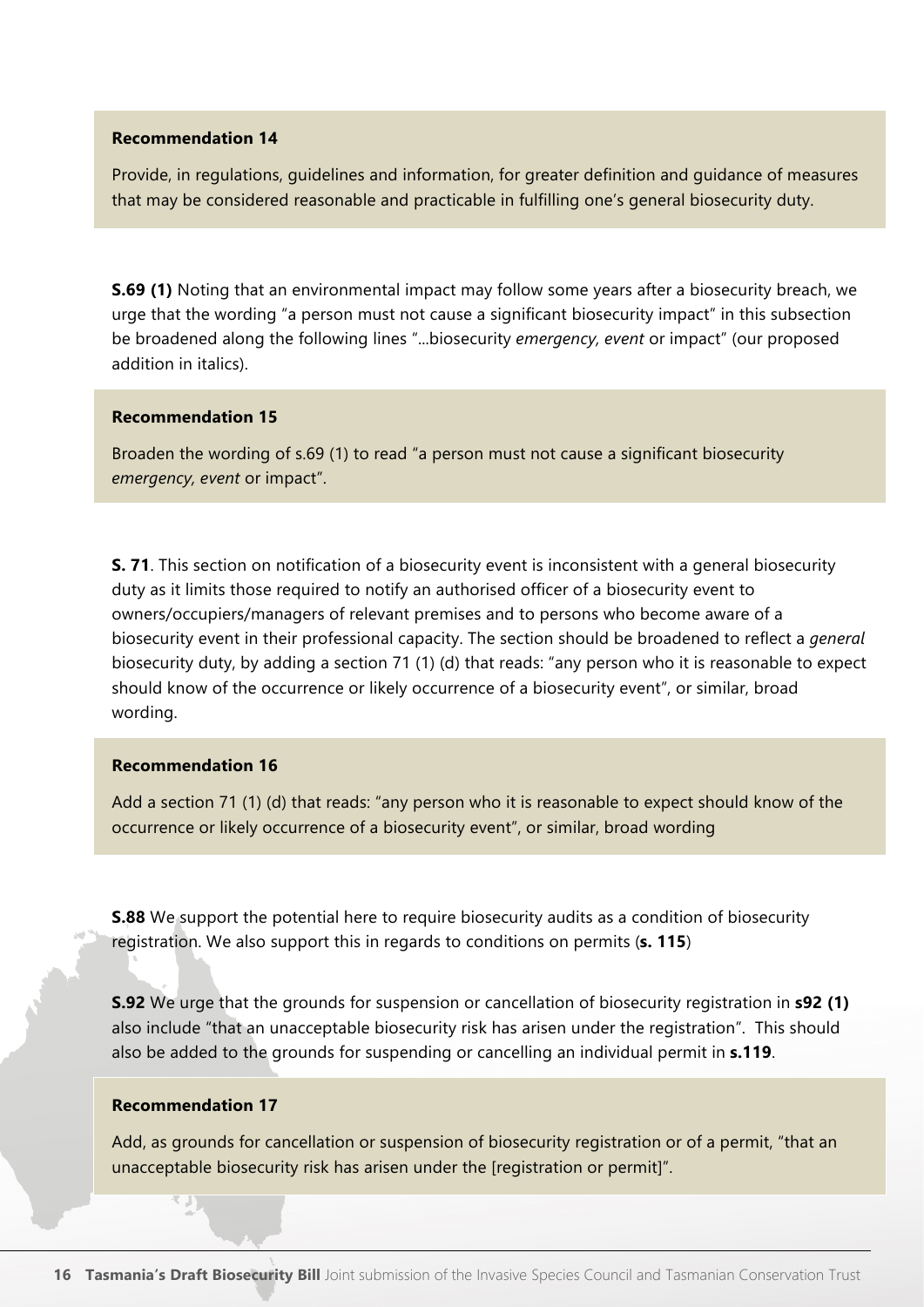**S.127** We support the provision for declaring biosecurity zones. We urge that consideration be given to adding the term "contain" in **s.(2) (b)** given the importance of containment as a strategy for managing biosecurity risks.

#### **Recommendation 18**

Insert the word "contain" in s.(2) (b).

**S.135** We applaud the requirement for consultation over government programs provided for in **s.135(1)(a).** We urge that the environment sub-committee of the Biosecurity Advisory Committee be required to be consulted where programs address, or pose, a risk to the natural environment (see our comments on s.265, below).

#### **Recommendation 19**

Require that the environment sub-committee of the Biosecurity Advisory Committee be consulted where programs address, or pose, a risk to the natural environment

**S.163** We support the provision for making of emergency biosecurity orders and directions.

**S.177** We support the provision for making of control orders.

**S.192** We support the provision for issuing of general biosecurity directions and (**s.194**) individual biosecurity directions.

**S.202** We understand the provision for accepting biosecurity undertakings as part of the system of tools available to Authorised officers to facilitate and enforce people fulfilling their general biosecurity duty.

**S.255** Regarding appeals, we note extensive provision for appeals by private interests in relation to various provisions of the draft bill, and we strongly urge that explicit provision be made in the bill for third parties acting in the public interest to appeal decisions, both on the merits of the decisions and on the legality of the decision-making processes underlying them.

#### **Recommendation 20**

Make explicit provision in the bill for third parties acting in the public interest to appeal decisions, both on the merits of the decisions and on the legality of the decision-making processes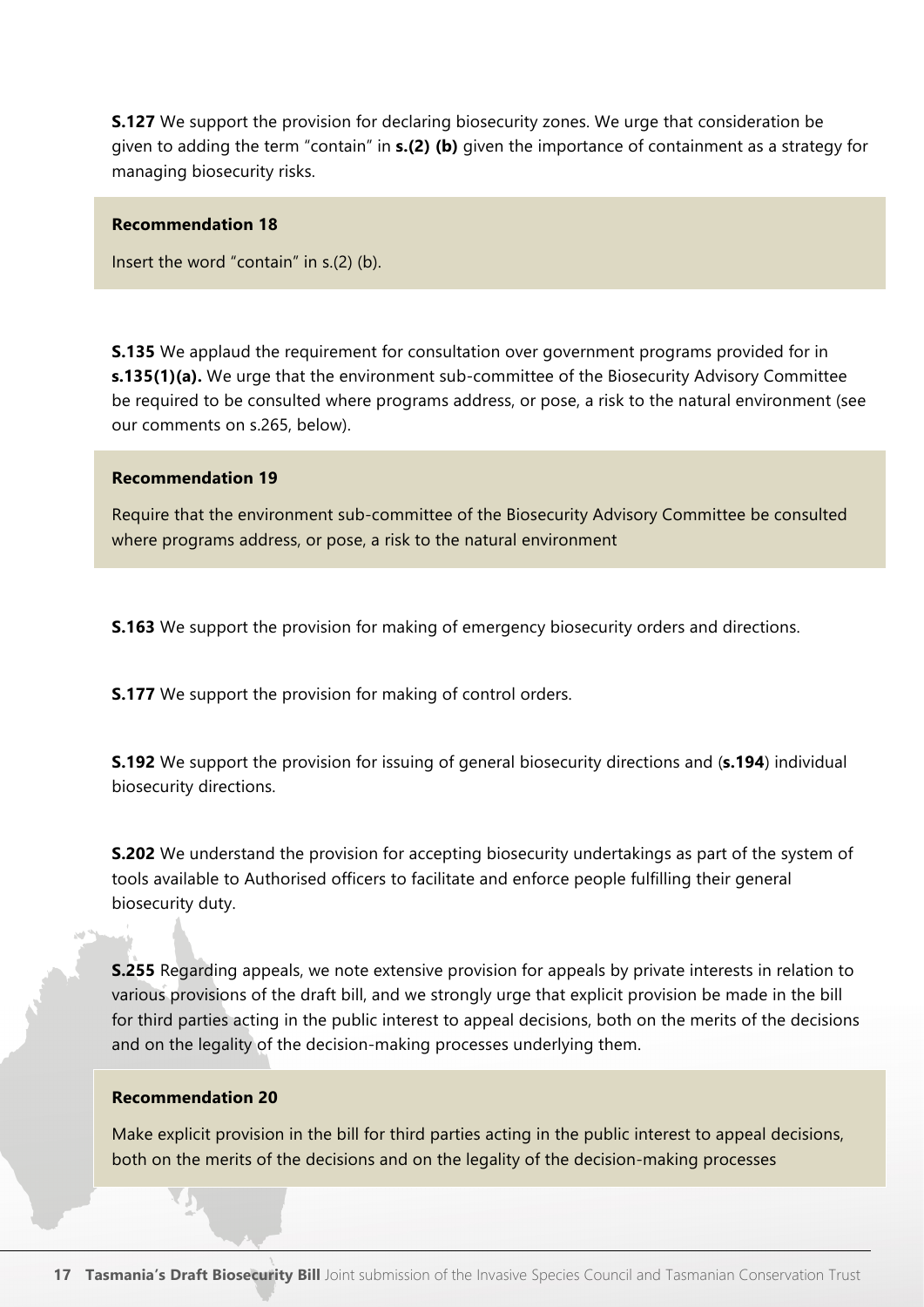**S.265** We support establishment of a Biosecurity Advisory Committee (BAC) so long as the wording of **s.265(1)** is changed to read "The Minister may *will*...". Consultative and advisory bodies are crucially important in biosecurity governance and this proposed change reflects that importance.

We are pleased to note that the committee may investigate matters on the committees own motion (**(2)(b)**), as well as those matters referred to it by the Minister or Secretary.

We note that **ss(4)** allows that regulations may prescribe expertise and/or representation on the BAC. We urge that more specificity be included in the bill itself about the composition of the committee and its sub-committees, including specifications for inclusion of environmental biosecurity expertise and experience. We note helpful provisions for committee composition included in s.8 of the *Threatened Species Protection Act 1995*, and urge that the biosecurity bill's provisions relating to the BAC provide similar specificity.

Knowledge and experience in environmental biosecurity, biodiversity conservation, and ecological land and water management should be required to be present on the BAC and its sub-committees.

In order to ensure that adequate expertise and advice is available specifically regarding environmental biosecurity we urge that the bill specify that the BAC must have an environment subcommittee with specific expertise and experience in environmental biosecurity.

A separate, statutory, community advisory sub-committee would complement this expert-based committee, providing an important means of communication between stakeholder representatives and the BAC in forging the BAC's advice to the Minister. Such a community advisory sub-committee must be required to include representation from community environmental interests and groups, and would provide the BAC with important insights and advice on the needs and capacity of the community in relation to the general biosecurity duty.

#### **Recommendation 21**

Replace the word "may in s. 265(1) with the word "will.

#### **Recommendation 22**

Specify the expertise and experience required to be included on the Biosecurity Advisory Committee and its sub-committees, including inclusion of environmental biosecurity expertise and experience.

#### **Recommendation 23**

Require the Biosecurity Advisory Committee to establish and expertise-based environment subcommittee with specific expertise and experience in environmental biosecurity, and a community advisory sub-committee.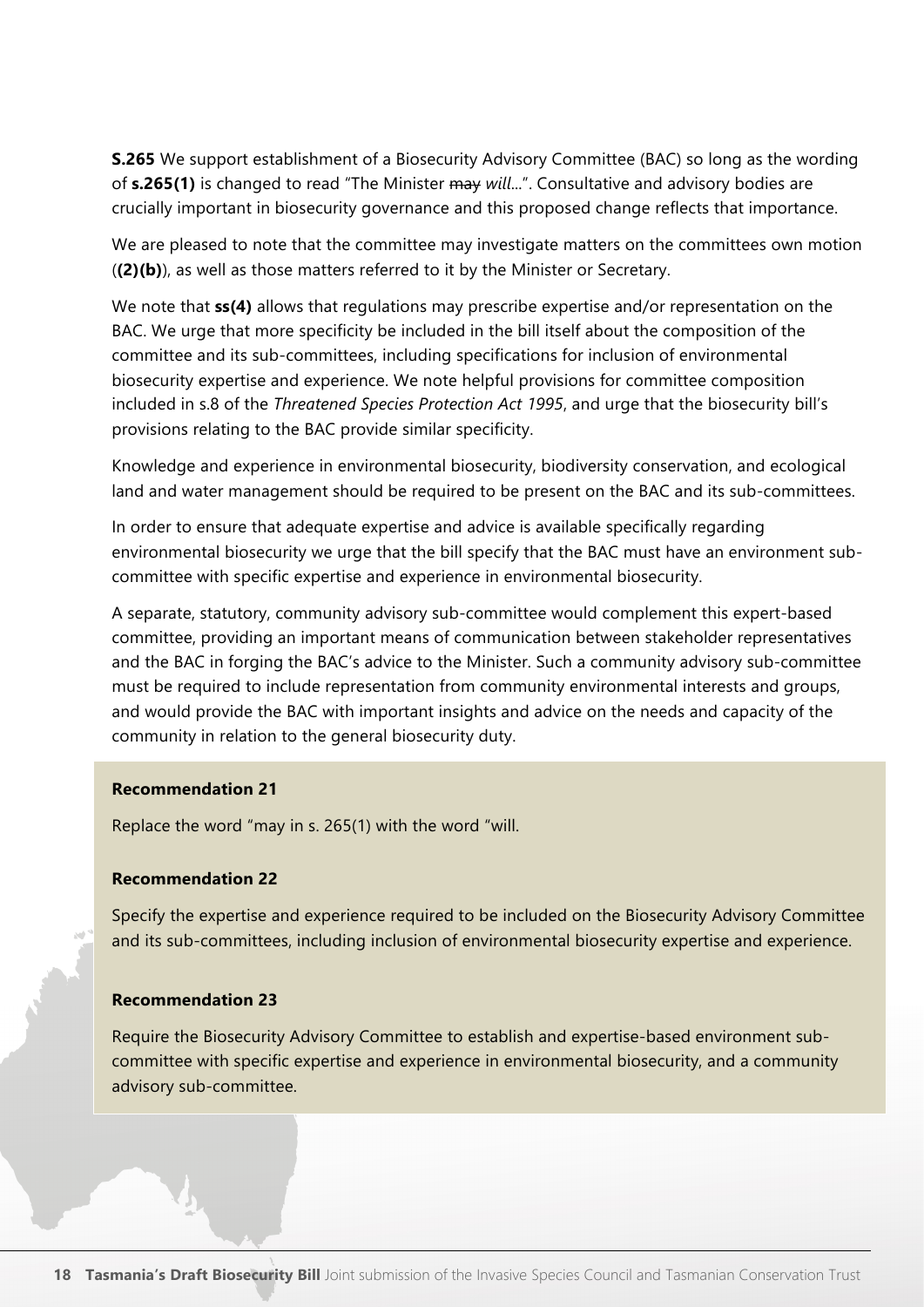**S.274** This section allows the Secretary to exempt any person, class of persons, or occupier etcetera from the operation of the Act, including granting unconditional exemption (with an order having to be published in the Gazette). We can envisage circumstances under which an exemption might be warranted, but we hold that there should be a statutory process for decision-making about granting exemptions, to ensure transparency, accountability, adherence to the risk and evidence-basis of the bill, and to require that the BAC be consulted prior to the granting of an exemption.

#### **Recommendation 24**

Define a specified process for decision-making about granting of exemptions under the act, that ensures transparency, accountability, adherence to the risk and evidence-basis of the bill, and requires that the BAC is consulted prior to the granting of any exemption

**S.280** Administration of the act is assigned to the Minister for Primary Industries and Water in **S.280 (a)**. We note that this follows a long tradition of biosecurity responsibility being assumed to fit most logically under primary industries and agriculture portfolios. This tradition has been called into question over recent years with several national reviews of biosecurity policy pointing to environment Ministers as having a strong argument for central roles in biosecurity decision-making and administration.

Given the great importance of environmental biosecurity in protecting Tasmania's environmental and nature-based tourism assets, we urge that a subsection be included here requiring that the Minister consult the Minister for Environment where *environmental* biosecurity is at issue. We do note that **ss.(b)** gives departmental responsibility to DPIPWE, which comprises both environment and primary industries. We support this departmental responsibility and urge that relevant (environmental) divisions of the department be required to be consulted on matters of environmental biosecurity.

On this note, we were pleased to learn that the steering committee for the project includes members from natural and cultural heritage division as well as a technical reference group.

#### **Recommendation 25**

Require that, where environmental biosecurity is at issue, the Minister consult the Minister for Environment in making decisions under the act.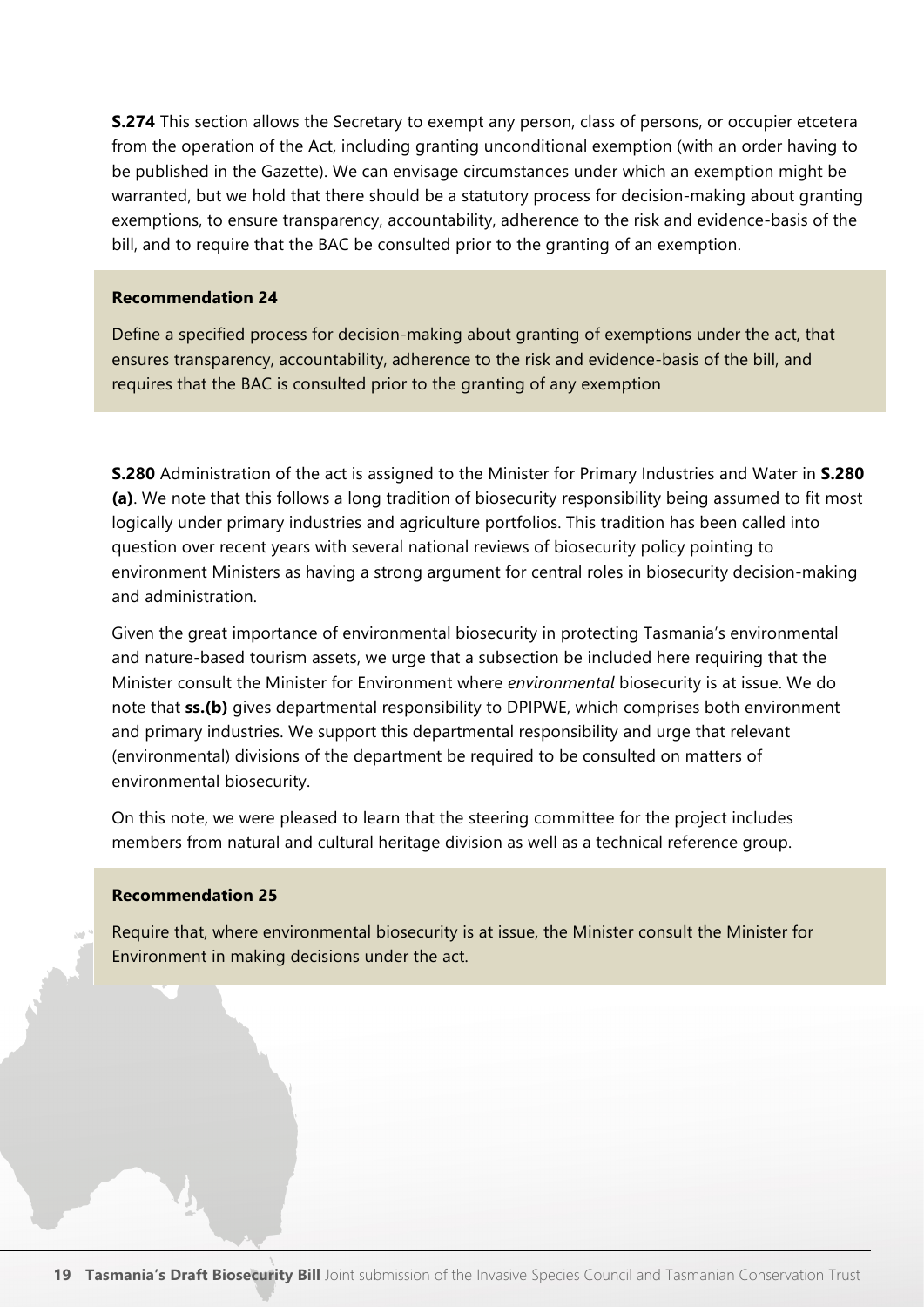## **Concluding comments**

Tasmania's new biosecurity framework is developing in the right direction, with attention being paid to the environmental side of biosecurity, an intention to base decisions on science and risk, to encompass all taxa, and cover all areas of land, water and sea within the State's jurisdiction.

The draft bill reflects this direction although it leaves too much detail to be defined through regulations, guidelines or through decisions at the Minister's discretion.

Our comments in this submission spell out how the bill can be revised to effectively reflect the directions outlined in consultation to date so that Tasmanians can be confident that the environment will receive best practice protection from biosecurity risks into the future.

Should you wish to discuss this submission or seek further advice about technical matters please use ISC's CEO Andrew Cox on andrewcox@invasives.org.au as the first contact. For discussion with the Tasmanian Conservatino Trust please contact their Director Peter McGlone on peter@tct.org.au.

Thank you for the opportunity to make this submission.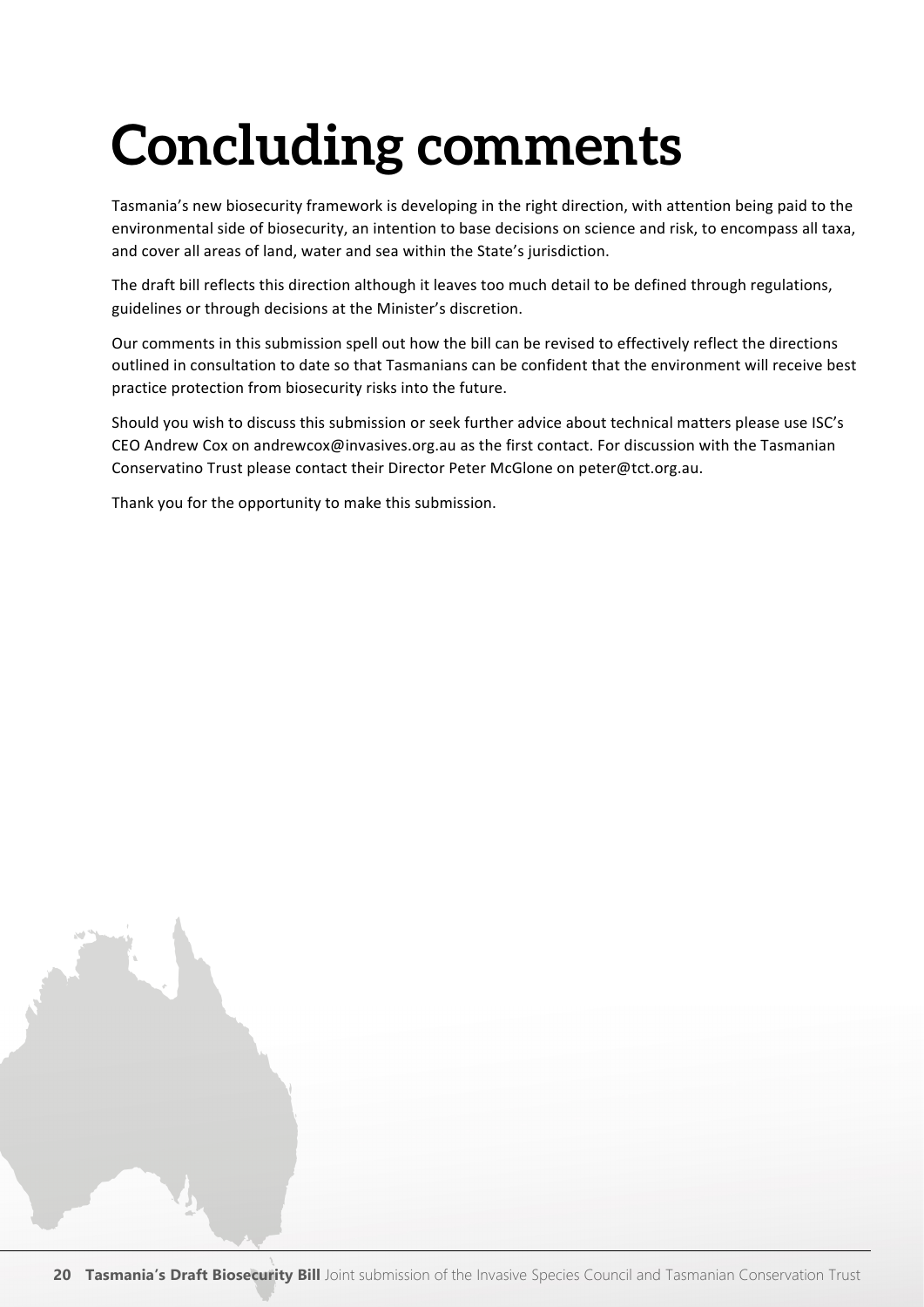## **Appendix 1**

### **Excerpt from ISC submission to NEBRA review, regarding cost/benefit analysis in environmental biosecurity**

### **The need for a defensible approach to benefit:cost analysis**

#### **Relevant clauses**

#### Clause 6.7(a)

The NBMG may decide, on the basis of advice from the NBMCC, that a national biosecurity incident response will commence if:

(ii) the benefit:cost analysis indicates that it is cost beneficial (see Schedule 4)

#### Clause 6.7(e)

To avoid any doubt, the NBMG must decide, on the basis of advice from the NBMCC, that a national biosecurity incident response will not commence if:

(ii) the benefit:cost analysis indicates that it is not cost beneficial to do so (see Schedule 4)

In the absence of any satisfactory method of calculating environment-specific costs and benefits of an eradication of an environmental pest or disease, it is puzzling that clause 6.7 requires an eradication to be cost beneficial. One positive aspect of NEBRA is that it recognises that determining environmental costs in a dollar sense 'can be problematic' and allows qualitative assessments for environmental or social costs and benefits (schedule 4, section 5.4). However, there is no guidance in the schedule about how these qualitative costs and benefits should be assessed and then compared so as to meet the requirement to specify whether an eradication is cost beneficial. Because of the lack of transparency of NEBRA deliberations, no BCAs are publicly available for us to learn how they have been done. Clause 6.7(a)(iii) implies that qualitative and non-economic values must be ignored to meet the requirement for a positive BCA – for example, that the potential extinction of a species must be ignored in decisions about whether to proceed with an eradication unless it provides some economic benefit for humans.

Unfortunately, years of research effort have not yielded a defensible method for environmental benefit:cost analysis (BCA) appropriate for situations such as NEBRA. Even the economic values at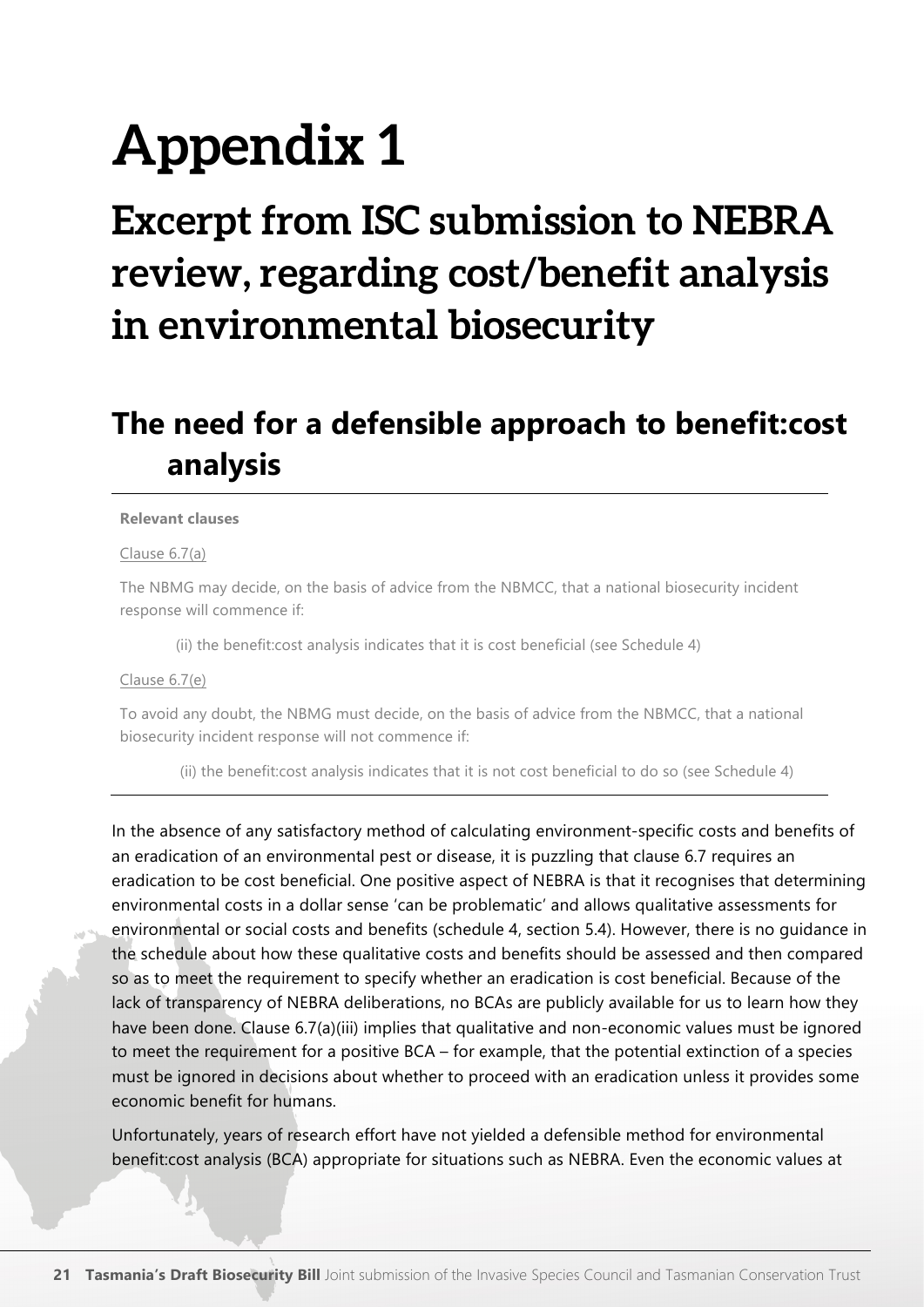stake known as 'ecosystem services' (eg. pollination services for forestry, climate regulation, new drugs) are typically difficult or impossible to quantify, although they can be considerable. While a BCA provides important information for decisions under NEBRA and should be required, the requirement that an eradication be cost beneficial for outbreaks should be removed in the case of environmental outbreaks. That is, environmental costs and benefits should be described in such an analysis, in ways that reflect their values, without any attempt to derive a quantitative ratio of benefits to costs for invaders with environmental impacts.

Because species and places are irreplaceable, their non-economic values are immense in ways that cannot be reduced to numbers. It is reasonable to start from the assumption that the non-economic benefits of eradicating any pest or disease outbreak deemed to be nationally significant will outweigh the costs, particularly if the costs and benefits are considered over an ecologically relevant timeframe. It is probably also true that the economic costs considered over an ecologically relevant timeframe of ongoing control of an invasive species that is not eradicated will almost inevitably be far higher than the costs of eradication.

NEBRA has great flexibility built into it to allow judgement by the NBMG about whether it is worthwhile proceeding with an eradication (even if all assessments required under clause 6.7 are positive for eradication). Our recommendations about increasing transparency and accountability, among others, are more likely to foster responsible decision-making than imposing an inappropriate quantitative method for environmental BCAs.

The time required to prepare a detailed BCA, particularly in the case of environmental invaders for which there is little readily available information, also causes delays that reduce the chances of success of eradication.

In addition to removing the requirement for a positive BCA, we recommend that Attachment 4A (A National Framework for Biosecurity Benefit:Cost Analysis) be amended to better reflect environmental values, including in the following ways<sup>1</sup>:

**Section 1(e):** The difficulty with determining costs and benefits in the biosecurity context is that environmental values such as ecosystem functions and the services derived from them are characterised by extensive uncertainty, irreversibility and non-linear changes that may generate unpredictable and potentially large negative effects. Only when It will often not be possible to determine whether the aggregate benefits of a proposal exceed the aggregate costs. is a proposal considered to be economically feasible and desirable from a community-wide perspective, ignoring distributional impacts. Where there are numerous choices alternatives, the option combining the greatest likelihood of effective action at least cost and with the apparent greatest net benefit to the community is considered to be optimal and preferred.

**Section 2.1(f):** In cases for which a BCA is appropriate, choose the appropriate BCA criterion – that is, decide on the decision criterion or combination of criteria, such as (expected) net present value or benefit:cost ratio, and explain this choice, including the technique to be used to illustrate potential environmental harm , eg, number and range of threatened species potentially affected, area of land under threat.

underlines indicate insertions, cross-outs indicate deletions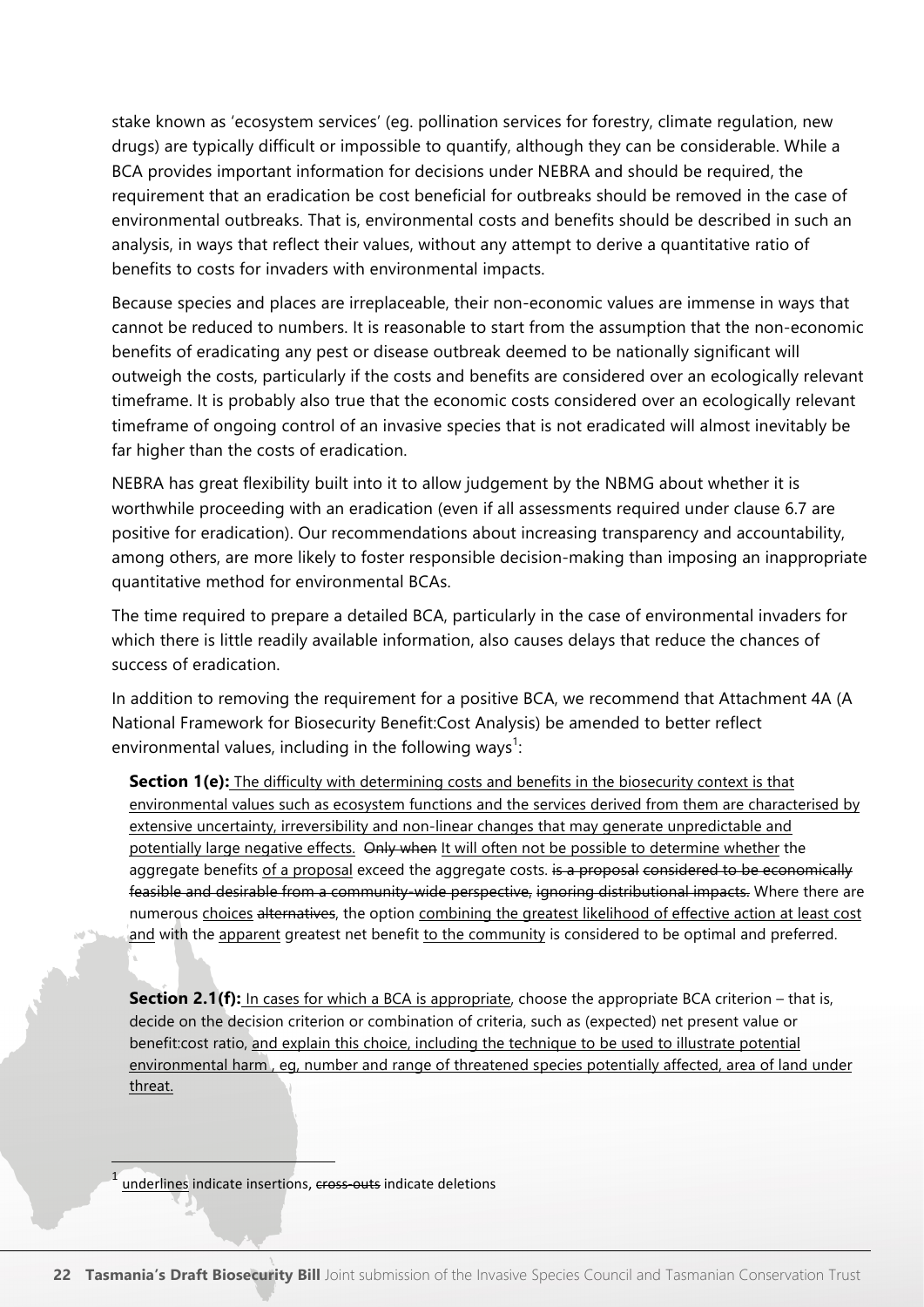**Section 2.3(d):** Determine if it is appropriate to quantify non-market impacts. If so, identify valuation technique(s) (such as environmental asset valuation), noting that in many situations the better or only approach is to quantify environmental impacts in non-monetary ways or to document them qualitatively.

**Section 2.6:** There is also a need to quard against underestimation of benefits when not all important benefits are accounted for. For example, In the past, the evidence is that potential environmental costs have been underestimated, eg, the travel cost method addresses only some of the values associated with an environmental asset.

**Section 3(c):** The significance of 'non-market' (environmental and public health) assets impacted, which will require application of environmental valuation techniques, will place greater challenges on the analysis. … Similarly, the assessment framework will need to take into account whether impacts are restricted to an industry, a sector or are likely to be broader, with potentially whole of economy flow-on implications. Note that impacts that disturb ecological integrity or ecosystem functioning have whole of society and economy effects, even if not immediately apparent or quantifiable.

#### **Recommendation 12**

For pests or diseases with national environmental significance, remove the requirement for eradication to be cost beneficial, in recognition that there is no satisfactory method for quantitatively assessing and comparing most environmental costs and benefits. Instead, require that costs and benefits be identified, and proceed from an assumption that an environmental BCA will be positive. Amend Attachment 4A (including as outlined above) to better reflect environmental values.